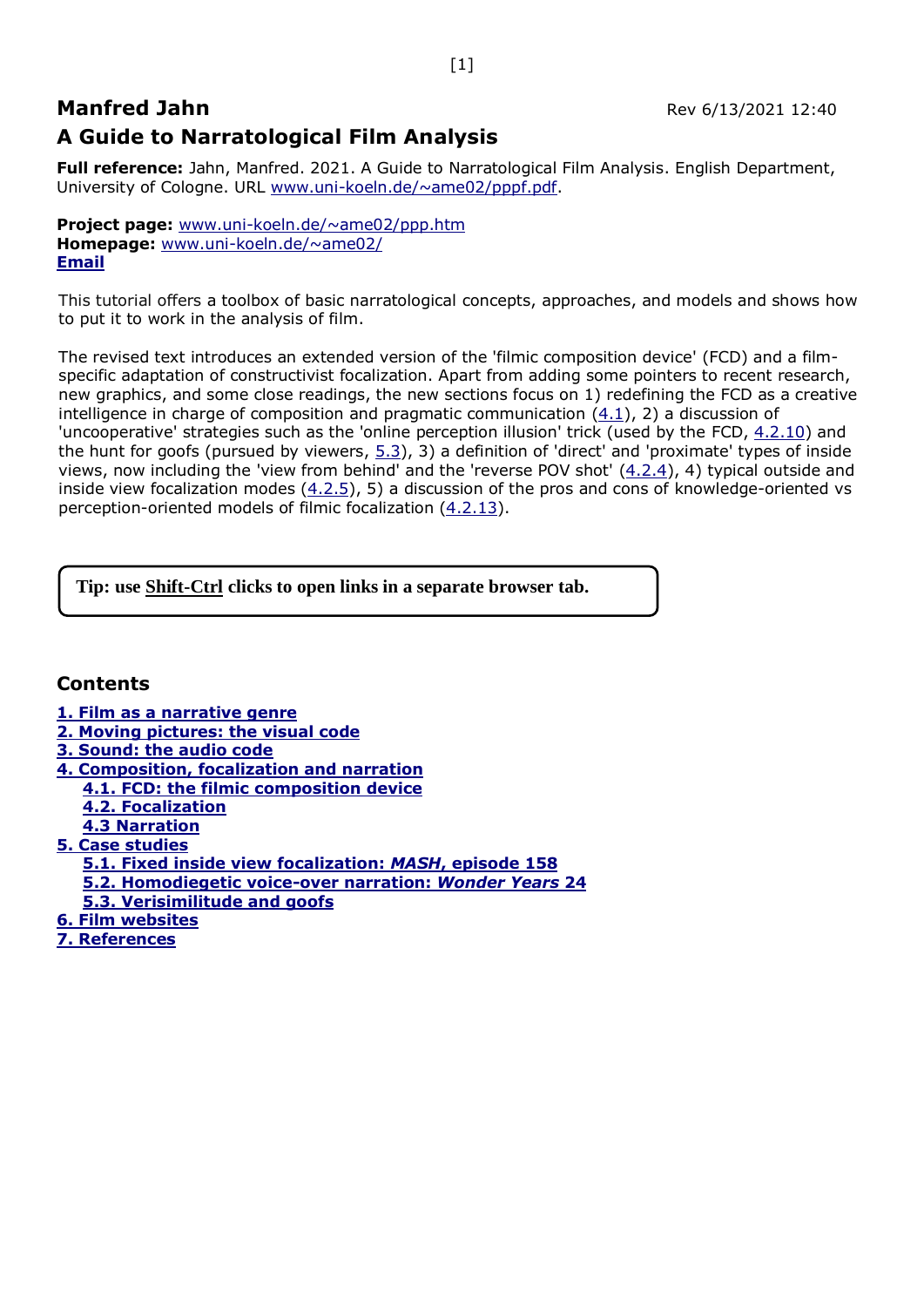## <span id="page-1-0"></span>**1. Film as a narrative genre**

**1.1.** There are three common terms referring to our subject: cinema, motion picture (movie), and film. Because 'film studies' is the generally accepted name of the discipline I will prefer the term 'film' but reserve the other terms for occasional variation. Generally, I also want 'film' to cover related genres such as computer videos and TV series. Because film is a narrative genre my account will systematically borrow from the toolbox of concepts presented in this project's current narratology [PDF.](http://www.uni-koeln.de/~ame02/pppn.pdf)

**1.2.** Like drama and the novel, film is a narrative genre because it presents a story – a sequence of action units involving characters. Often, a film is an adaptation of a novel or a drama. For instance, Stanley Kubrick's *A Clockwork Orange* was based on the novel by Anthony Burgess and Milos Forman's *Amadeus* was based on the play by Peter Shaffer. For an excellent comparison of drama and film look up Burn [\(2013\)](http://eprints.ncrm.ac.uk/3085/1/KINEIKONIC_MODE.pdf).

Approaching film from a narratological angle is not a new idea, in fact there are classic studies by Bordwell (1985), Kozloff (1988), Jost (1989, 2004), Chatman (1990), Deleyto (1996 [1991]), Branigan (1992). Recent works include the book-length studies by Schlickers (1997), Eder (2008) [characterization], Kuhn (2011) [this one is a massive 400+ pp account], Bietz (2013) [on TV news film] (see references for essay-length English versions of these). Not directly related to the narratological model, but interesting in their own right, are the 'phenomenological' and the 'multimodal' approaches discussed in Sobchack (2004) and Burn (2013), Hanich's (2018) study on the collective experience of cinematic performances, and Gallese and Guerra's (2020) neuroscientific approach to immersion and empathy.

### **1.3. Script and storyboard**

Film is related to two kinds of paper media, the film script and the storyboard.

• **film script/screenplay**: a text containing a film's action narrative and dialogue. A film script is either a recipe for making a film (to use Searle's characterization of play scripts) or a written record of a finished film.

Alternatively, the film script is also called a blueprint, and the professional reader a blueprint reader. See Sternberg (1997: n60) for seven sources of this term. Using the terms suggested by Roland Posner (1997), the recipe script is a **pre-transcript** (preceding the final product or first performance), and the record script is a **post-transcript**, written after the finished film product.

• A **storyboard** is a comic-strip version of a filmic sequence. Like the physical film itself, a storyboard consists of a series of frames ('panels', in comic-strip terms) picking out a scene's main situations.

Unfortunately, storyboards do not in general survive in printed or otherwise publicly accessible form. (However, a closely related fictional genre is the graphic novel or *cinéroman* [Hescher 2016].) Like the film script, a storyboard can have either the status of a pre-transcript or a post-transcript. In the following, I will freely use post-transcript storyboards to substantiate definitions and sample analyses (some frames were photographed from a TV screen, the newer ones are screenshots). For a storyboard-film script comparison of the famous cropduster scene of Hitchcock's *North by Northwest* see Giannetti (1993: 159-183; 353-357); for the rooftop chase scene of *Vertigo*, Auilner (2000: 39).

**1.4.** This is not the place to tell anyone how to write a film script. There are many excellent sources both in print and on the net (Epstein 2002 is particularly recommended). A film *type*script has a unique standard format which is functional rather than attractive to read. As a rule of thumb, one page of text is approximately equal to one minute of performance time. Consider the following excerpt from the screenplay of *Rear Window*, which introduces the main character's friend Lisa:

INT, JEFF'S APARTMENT – SUNSET – CLOSEUP. ------------------ slugline The two big profiles filling the screen. The girl kisses Jeff firmly but not passionately. Then her ---------- action text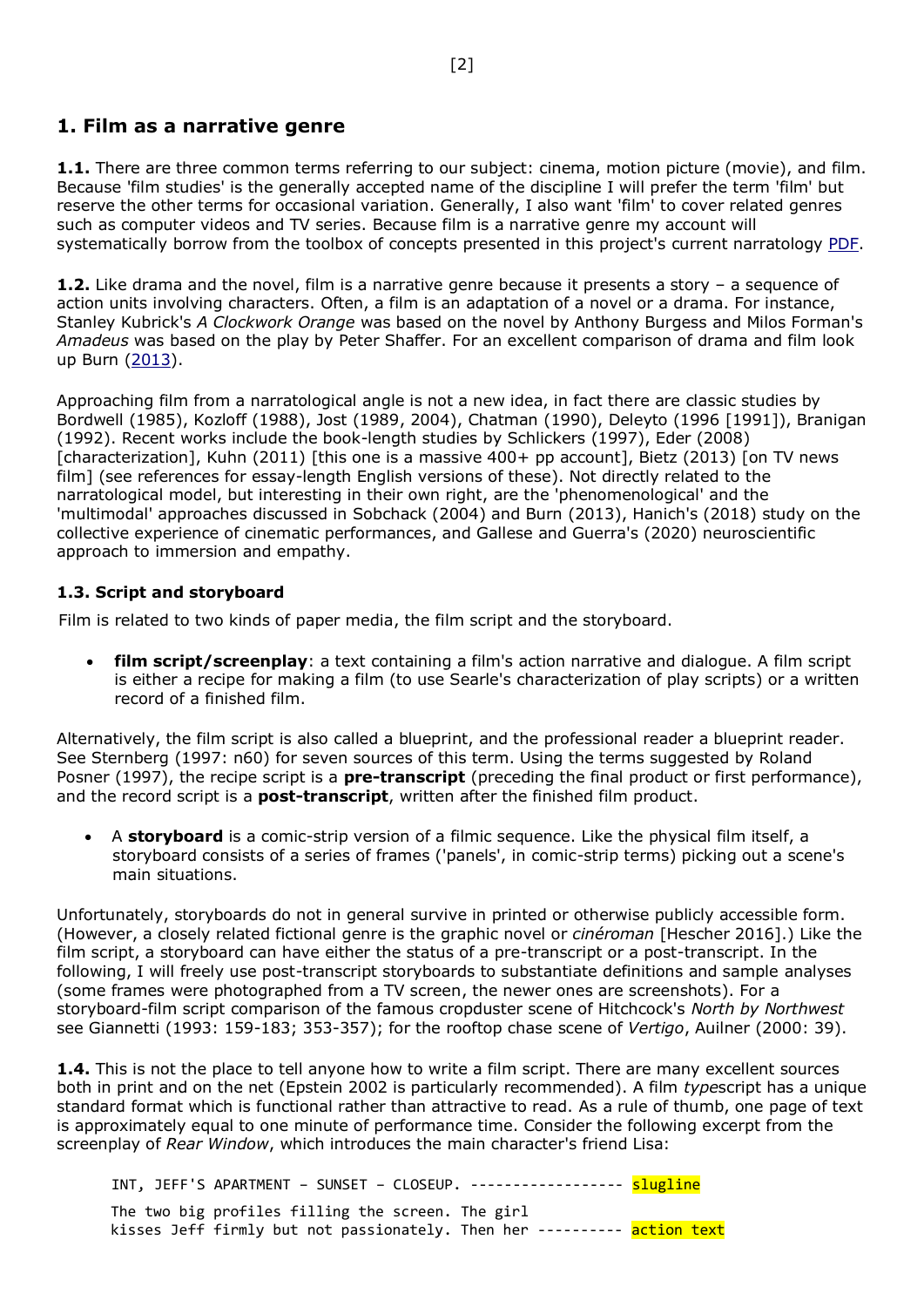head moves back an inch or two. She speaks.

| I TSA<br>(softly) -----------------------------------<br>How's your leg? ------------------------------ dialogue | speech prefix<br>parenthetical |
|------------------------------------------------------------------------------------------------------------------|--------------------------------|
| <b>JEFF</b><br>Hmmm - hurts a little. ------------------------ dialogue                                          |                                |

The excerpt begins with a **slugline**. A slugline usually consists of up to four specifications:

- 1. setting, usually either INT. (interior) or EXT. (exterior, out of doors),
- 2. name of location (JEFF'S APARTMENT),
- 3. time of day (lighting conditions),
- 4. type of shot (CLOSEUP).

Dialogue is introduced by a **speech prefix**; manner of speaking may be characterized by a **parenthetical** (also called **wryly**). The **action text**, also **scene text** (Sternberg 1997: 65), contains the descriptions of characters and objects as well as the narrative report of the nonverbal action (this is the filmic equivalent of **stage directions** in drama). See [4.2.6,](#page-11-1) below, for a storyboard frame of the situation presented in the excerpt.

Film scripts are notorious for their technical jargon, and they are often hard to read for the nonprofessional. Nevertheless, the technical terms are useful in film analysis, and the script itself can serve as both a record and a reference. Another point of interest, inviting cognitive and linguistic analysis, is that the action text is characterized by a high incidence of specifically "visual sentences" (Epstein 2002), and occasionally we may get a bit of evaluative judgment. More recently, the practice of booksellers and publishers (Faber & Faber, Macmillan) to offer a range of classic screenplays, as well as an increased attention to the literary qualities of film scripts has led some commentators to elevate the film script to an autonomous literary genre (Sternberg 1997; Korte and Schneider 2000).

## <span id="page-2-0"></span>**2. Moving pictures: the visual data**

**2.1.** The smallest unit on a film's visual plane is a **frame** or **cell** showing a single picture. If one projects a sequence of twenty-four frames per second on a screen the human eye is deceived into seeing a moving image. A **shot** is a sequence of frames filmed in a continuous (uninterrupted) **take** of a camera. A take stops when the camera stops rolling or goes offline. A sequence of shots makes up a **scene**. Some authors go beyond this and speak of **acts** (a sequence of scenes containing a major segment of the plot, eg setup, confrontation, and resolution). Finally, a sequence of scenes or acts makes up a film.

• a **scene** is a sequence of action segments which take place, continuously, at the same time and in the same place. "What's a new scene? A good rule of thumb is that when you jump from place to place, or from time to time, it's a new scene" (Epstein 2002). Another fine operational definition is this one by Dana (2000): "An event that takes place entirely in one location or time. If we go outside from inside, it's a new scene. If we cut to five minutes later, it's a new scene. If both, it's a new scene. Scenes can range from one shot to infinity and are distinguished by slug lines".

#### **2.2. Shots**

The conventional system of shot types is based on two distinguishing features: 1) the camera's distance from the object, 2) the size of the object. The system works fine as long as the camera's focal length is normal (ie, neither wide-angle nor telephoto) and the reference object is a person. The type of shot is much harder to determine when the object is not of standard human size or when the camera uses an unusual focal length. There is hardly any optical difference between the mountain range of the surface of a small object as seen through an electronic microscope, ie, an extreme close shot, and a true mountain range, ie, an extreme long shot. Nevertheless, the following terms are good enough for professional use and make up a main part of the vocabulary of the filmic visual code. The four central categories are close-up, medium shot, full shot, and long shot (frames 2, 3, 5 and 6,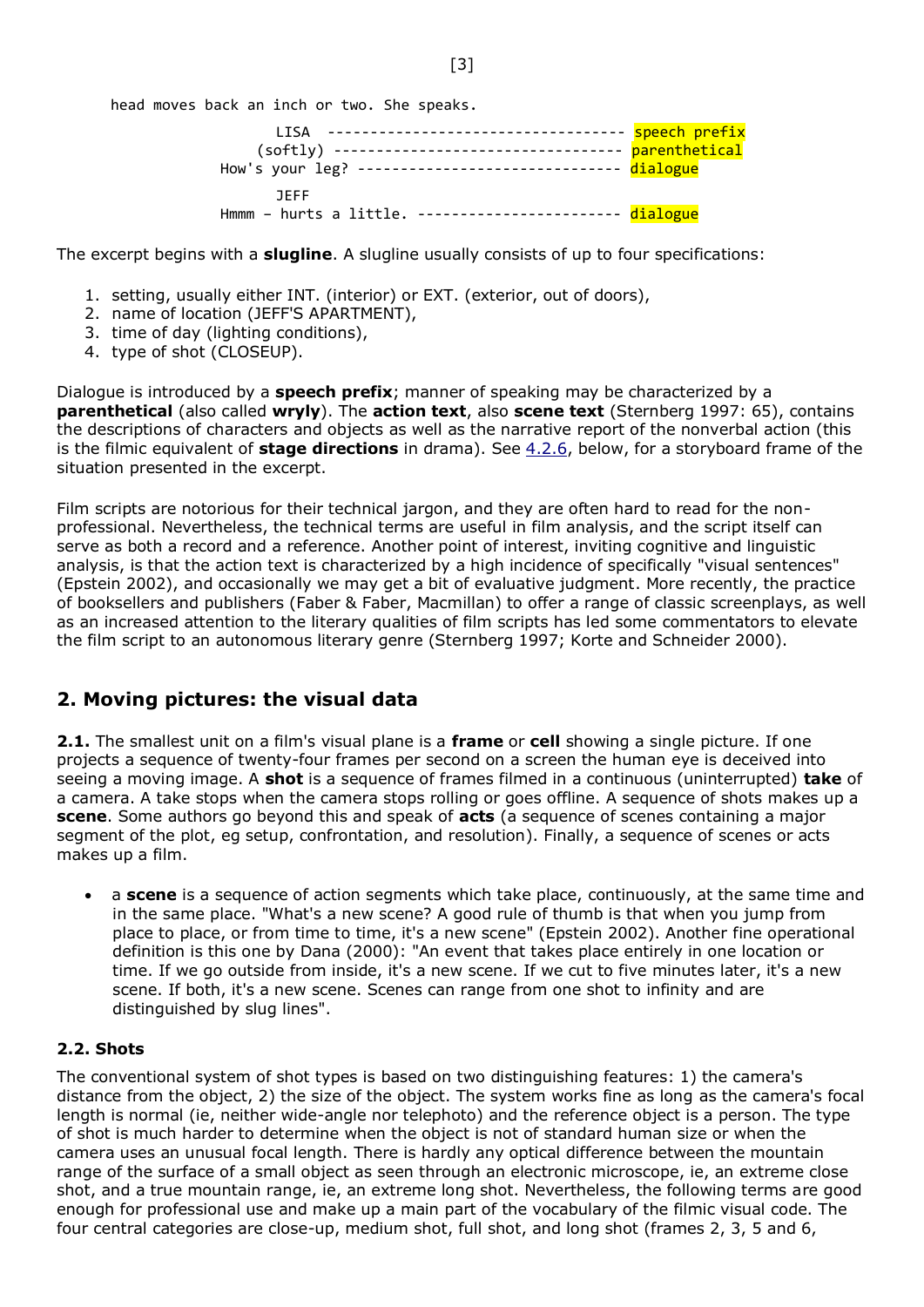respectively). Some common intermediate types are listed as well, as are the common technical abbreviations.



(Most of the graphics shown here were taken from CorelDraw libraries.)

- 1. **detail/extreme close-up** (**DS**, **XCU**): a small object or part of an object shown large (a speaking mouth, a telephone receiver). Often a detail shot shows a plot-relevant object – a ring, a telephone number on an envelope, the countdown display of a bomb detonator, etc.
- 2. **close-up**, **close shot** (**CU**, **CS**): full view of, typically, a human face. Sometimes the term **semicloseup** is used to refer to a slightly wider shot showing the upper third of a person's body.
- 3. **medium shot** (**MS**): a view of the upper half of a person's body, showing his or her bodily stance.
- 4. **American shot** (**AS**): a three-quarter view of a person, showing her or him from the knees up.
- 5. **full shot** (**FS**): a full view of a person, eg, a waitress balancing dishes.
- 6. **long shot** (**LS**): a view from a distance, of a large object or a collection of objects (eg, buildings, a bridge). Often used to establish a setting (**establishing shot**). People, when present, are reduced to indistinct small shapes. The term **semi-long shot** is sometimes used to indicate a slightly closer view (eg, the facade of a house).
- 7. **extreme long shot** (**XLS**): a view from a considerable distance (eg, the skyline of a city. If people can be made out at all, they are mere dots in the landscape.

#### **2.3. Moves**

In the absence of further specification, the camera is assumed to be shooting from a stationary position. If the camera changes its position while shooting we get the following types of dynamic shots (see Gallese and Guerra [2020: ch3] for neuroscientific findings on corresponding empathetical effects):

- **pan**: the camera surveys a scene by turning around its vertical or horizontal axis.
- **tracking shot/pulling shot**: the camera follows (tracks) or precedes (pulls) an object which is in motion itself.
- **push in**, **pull back**: the camera moves in on or away from a stationary object.
- **dolly shot**: a shot taken from a camera mounted on a wheeled platform (a dolly). Normally used for moving through a location – eg, a dolly shot of a wedding party. Script text: "The camera dollies past a queue of guests waiting to be let in".
- **crane shot**: camera moves up or down on a crane structure.
- **handheld camera**: allows free movement in all directions, but the images are affected by shakes and vibrations.
- **steadicam**: a freely movable camera that largely absorbs shakes and vibrations.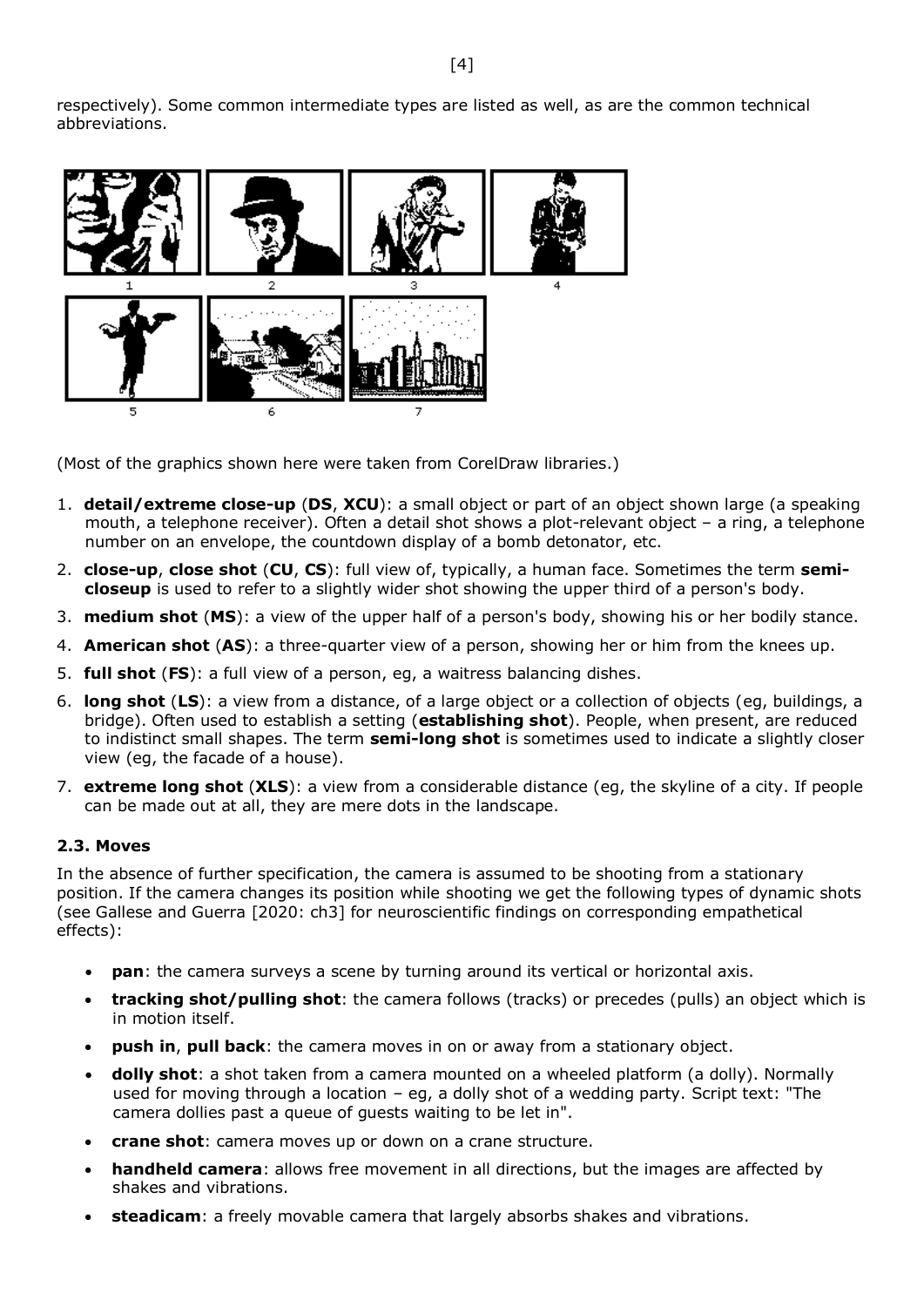• **zoom**: the camera moves in on or away from an object (**zooming in**, **zooming out**) by smoothly extending or shortening its focal length. Actually, this is apparent motion only because the object retains its original perspectival aspect and the camera remains stationary. Most film professionals prefer actual camera movement shots to zoom shots. Zoom shots are frequently used to direct attention to a particular stationary detail, however. For instance, the frame at right shows the camera in the process of zooming in on the necklace of mad Carlotta Valdes in *Vertigo*.



#### **2.4. Cuts and transitions**

A **cut** marks the shift from one shot to another. It is identified by the type of transition which is produced. The two major kinds of cuts are direct and transitional. The direct cuts are as follows:

- **cut**, **direct cut**, **straight cut**: an immediate shift to the next shot; a shift from one shot to the next without any transition whatsoever.
- **jump cut**: leaving a gap (ie, leaving out frames) in an otherwise continuous shot. The gap will make the picture jump. Jump cuts are indicative of either careless editing, or they may be used for intentional effect (an instance of the stylistic figure of 'baring the device'). Using jump cuts is an easy way of cutting a long sequence short. Jump cuts can be avoided or cured by inserting a **bridging shot** (momentarily showing some other object or activity) which covers the lack of continuity caused by the gap.

Transitional cuts, in contrast, are based on visual effects and usually signal a change of scene (2.1), ie, a temporal and/or spatial re-orientation:

- **dissolve**: a gradual transition created by fading out the current shot and at the same time fading in the new shot (creating a brief moment of superimposition).
- **fade out to/through (color)**: the end of a shot is marked by a fade out to an empty screen (usually black) followed by a brief pause; then a **fade in** introduces the next shot. (Roughly comparable, perhaps, to the white space of a chapter ending in a book.)
- **swish pan**: a brief, fast pan (so fast that only speed lines can be seen) suggestive of a sudden (possibly, reactive) move from object A in the current shot to object B in the next.
- **wipe**: a smoothly continuous left-right (or up-down etc.) replacement of the current shot by the next. Somewhat reminiscent of turning a page.

#### **2.5. Angles**

Camera angles are a result of the camera's tilt (if any): upwards, downwards, or sideways (all to varying degrees). On the screen, the camera's tilt translates into the following principal angles:

- **straight-on angle**: the camera is positioned at about the same height as the object, shooting straight and level (this is the default angle).
- **high angle**: the object is seen from above (camera looking down). A limit case of the high angle shot is the **aerial shot/bird's-eye shot** taken from a drone, helicopter, or airplane.
- **low angle**: the object is seen from a low-level position (camera looking up)
- **oblique angle**: the camera is tilted sideways showing a tilted view of an object. The oblique angle can be combined with any of the other tilt angles.

**2.6.** A fuller account of the elements of the filmic visual code would also include lighting, color values, lenses (standard, telephoto, wide-angle), filters, film stock and graininess, etc. A good account of this is given in Giannetti (1993: 74-76).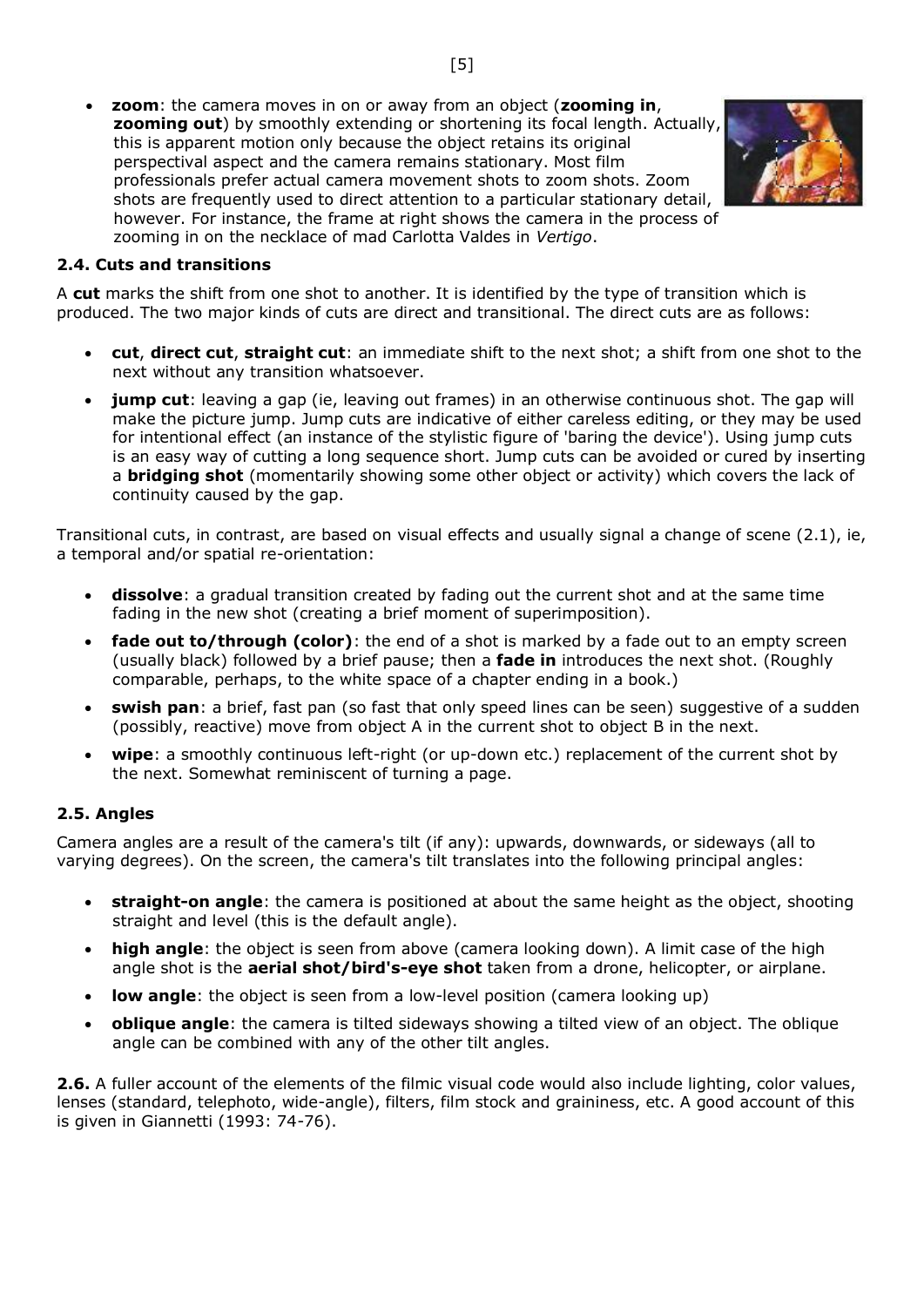## <span id="page-5-0"></span>**3. Sound: the audio data**

**3.1.** A film's auditory sources of information are stored on a sound track (magnetic tape or digital medium). Unlike the visual track, the sound track is not a necessary element – there are silent movies but there are no films without pictures. However, although the visual channel contains a film's essential source of information, this must not be taken to mean that sound – especially in the form of music and speech – is in any way less important than the visual data. See Kozloff (1988: 8-12) for a survey of controversial positions on picture vs. sound.

**3.2.** Following Chatman (1990: 134), we will make a distinction between three main kinds of sounds (here treated as mainly self-explanatory terms): **noise**, **speech**, and **music**. Most technical terms correlate sound either to the current scene, or, slightly more narrowly, to what is shown on screen.

The following terms relate sound to what is present in the current scene:

- **diegetic sound** (Beaver 1994: **indigenous sound**): noise, speech or music coming from an identifiable source in the current scene ('diegetic' refers to *diegesis*, ie, the narrated world). Example: we hear a weather report and we know that it comes from a car radio which somebody has just turned on.
- **nondiegetic sound** (Beaver 1994: **supplied sound**): noise, speech or music which does *not* come from a source known to be located in the current scene. For instance, we see waves breaking on a desolate sea-shore and we hear a full-orchestra playing Vaughan-Williams's *Sea Symphony*. Nondiegetic sound usually creates mood and atmosphere; it can also have a commentative function (Chatman 1990: 134).
- **bleed-over**, **overlapping sound**: sound anticipated from the next scene or sound lagging behind the previous scene. Both are sound-oriented transitions.

The following concepts relate sound to the current shot. Often, the meaning of the audio information is based on non-realistic but inconspicuous conventions (Goffman 1986: 145).

- **voice over**: there are two major meanings: (1) Representation of a non-visible narrator's voice (**voice-over narrator**); (2) representation of a character's interior monologue (the character may be visible but her/his lips do not move).
- **off screen**: diegetic sound coming from a source located in the scene but not currently shown on screen.
- **filter**: slightly distorted sound indicating, for instance, the speech of the remote party of a telephone conversation.
- <span id="page-5-1"></span>**ambient sound**: a diegetic background sound such as the clatter of typewriters in an office or the hubbub of voices in a cafe. Often the volume of ambient sound is turned up slightly when there is no other sound or a lull in the conversation.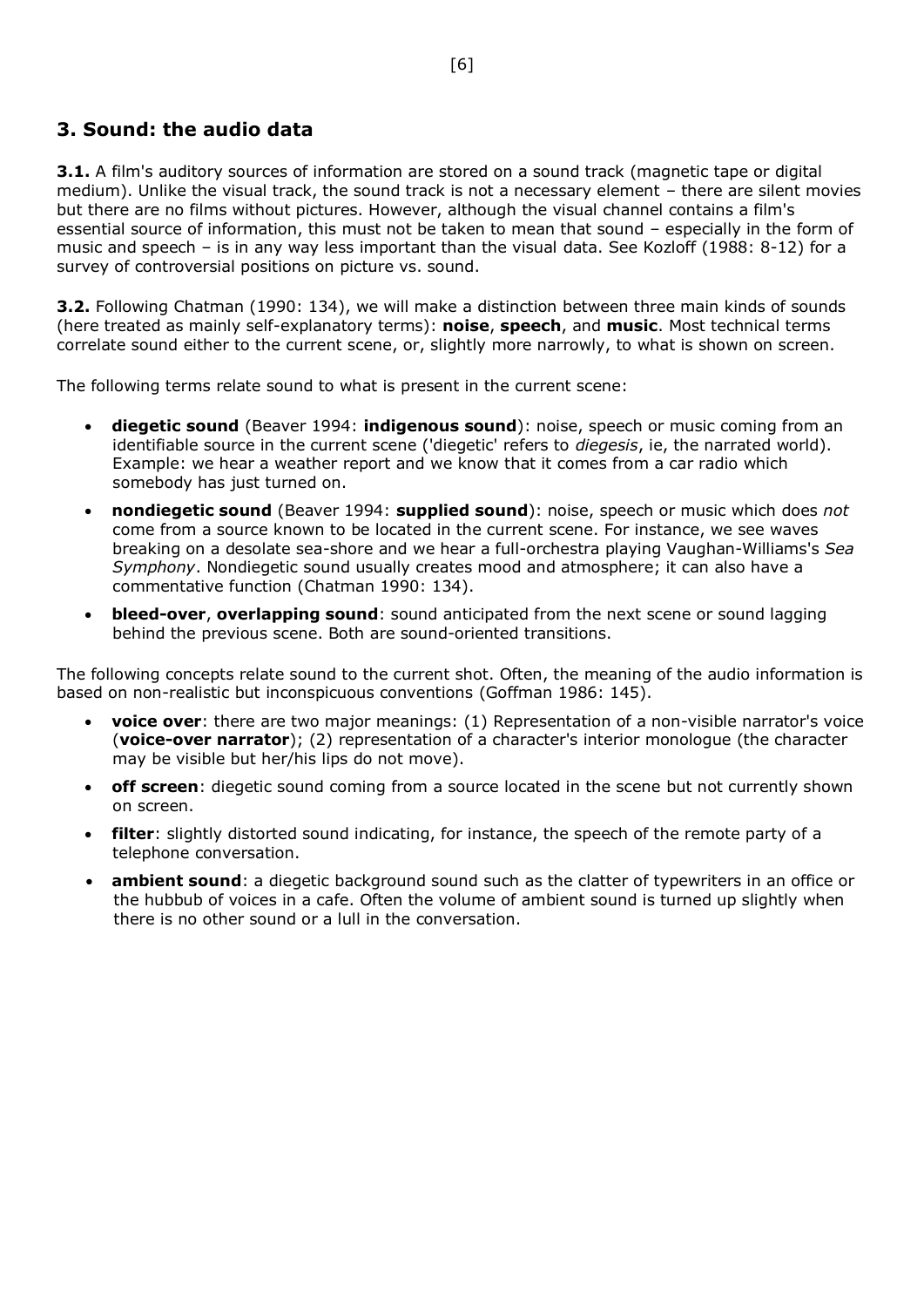## **4. Composition, focalization, and narration**

## **4.1. FCD: The Filmic Composition Device**

**4.1.1.** The following model shows how the data from the various audiovisual channels is collected, arranged and exported by the 'filmic composition device' (FCD).

<span id="page-6-0"></span>

In the diagram, angular branches are and/or choices except for the visual component, which is the single obligatory element. Curved branches, such as the typical camera shots, are either/or choices. Remember that the diegetic audio represents the sound of the current scene; all other audio channels are nondiegetic as described in section 3. A truly minimal film would use nothing but plain unedited camera input, and the result would be superficially similar to a silent movie of the early 1900s. True sound films began to appear in the 1940s.

**4.1.2.** Let us try a mental experiment (but you can just as well make it a real one). In our digital age, creating a film is absurdly easy, and it is a good example of learning by doing, or even analysis by synthesis, if only, again, at a minimalist scale. All you need to have at hand is a camera application, a computer, and some editing software (one popular real-life editing app is actually called "Media Composer"). Take the camera, film a few shots, record some arbitrary sounds, and save that as video and audio raw data files. If you don't have a camera, simply download some video footage and sound bites from the internet. Then open your editing program (many come as freeware) and use it, first, to hack your footage to arbitrary pieces, and then to re-arrange it in random fashion. Most likely the editor software will allow you to type in titles, so give it a title and credit yourself as director and producer. The final step is to export the compilation to a suitable video format, and send this to your friends and relatives. Okay, strike that. Your film is not going to win you any prizes, but it demonstrates that the basic steps of film making are well within reach of virtually everybody. It probably also shows that there is much more to film-making than just randomly arranging some sounds and visuals. So what is the secret ingredient? The simple answer to this is: a film needs a vision that can be communicated, it needs an interest focus that relates to potential viewers, and it needs a story worth telling. That, certainly, is much easier said than done.

**4.1.3.** Over and above being an editing device let us allow the FCD to be the single creative intelligence responsible for orchestrating the data and realizing the film's overall vision. In other words, we are abstracting it from all real-life contributors (the usual team of directors, producers, music composers, scriptwriters, editors etc), and we are also liberating it from all historical production, equipment, and facilities conditions. Moreover, as the film's central creative intelligence, the FCD will also be responsible for viewing the film from the vantage of possible audiences. This latter provision will give us an indication of the type of pragmatic engagement it expects its viewers to join (4.1.4 for more).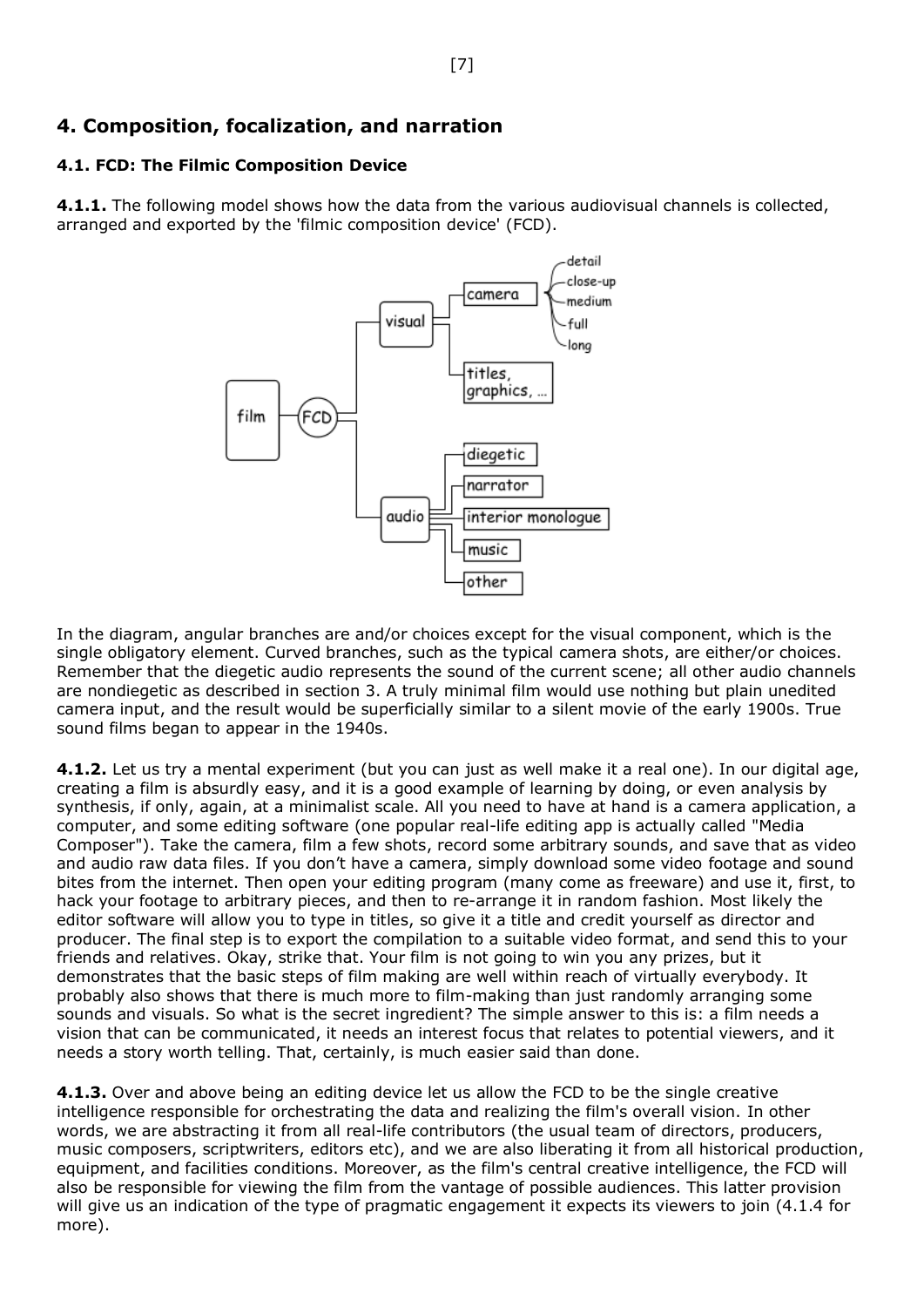(If you are wondering why the FCD, heavily loaded as it already is, is also saddled with a potential viewer function, remember what Henry James said about the narrator of a novel: "the teller of a story is primarily, none the less, the listener to it, the reader of it, too" (James [1934: 63]; qtd Stanzel [1984: 141]). And for film, there is the famous testimonial from Hitchcock himself: "I enjoy playing the audience like a piano" (IMDB [quotes,](https://www.imdb.com/name/nm0000033/bio?ref_=nm_ov_bio_sm) or watch this [video](https://www.youtube.com/watch?v=e4Yw8hz3tG8) essay) . Obviously, you have to have a relatively clear conception of your audience in order to successfully "play" it.

Luckily, the FCD is genderless and pronoun-friendly, but insofar as it attributes essentially human creativity and intentionality to a nonhuman device it may have to face the challenge of anthropomorphization. In the literature, various terms have been suggested for "Who Really Narrates" the film: the camera (of course), a grand image-maker (Metz 1974), an implied filmic author, a cinematic narrator (Chatman 1990), an implied director, an image maker (Kozloff (1988), and many more. Our present conception of the FCD is indebted to more recent terms, such as 'narrative intelligence' (a film's "structuralizing intentionality", Schweinitz 2007: 93), 'hypothetical filmmaker' ("the single entity to which the viewer ascribes conscious or unconscious motivations that actuated the professionals who were responsible for the making of the film", Alber 2010: 167), and 'hypothetical author collective' (Thon 2016).

Once the FCD is understood to be a film's creative intelligence, we circumvent the tempting but simplistic identification with the film's director. Of course, it is often said that it is Hitchcock who tells the story of *Rear Window*, that it is his film, and that he can be credited with all its good points and blamed for all of its flaws. However, none of this is true for all films and all directors, and the task of fully crediting all contributors would amount to the rather boring exercise of copying out the closing credits.

**4.1.4.** As viewers we are aware of the fact that a film is a composition containing large amounts of information flowing from different channels. Film analysis usually begins by inverting the FCD's composition process, that is, it decomposes the film and its various sources of information in order to assess their contribution to the composition as a whole. Often an important part of this exercise is to judge the relevance, function, effect, and reliability of the data.

The viewers' default, though not absolute, pragmatic expectation is that the film is a functional and effective composition that involves us in a cooperative type of communication similar to an ordinary conversation (Grice 1975). On this basis, viewers can expect the FCD and themselves to be guided by Grice's rules of giving and receiving the "right amount" of information – not too little, not too much, and only what's relevant. Our expectations may be primed to a certain extent depending on the genre of the film – a thriller, a courtroom drama, a science-fiction movie, a Western, etc. Generally, if a film provides us with all the information we need, when we need it, and in nicely apportioned chunks, then basic-level audiovisual comprehension will be intuitive and automatic.

### **4.1.5. Mind-benders**

However, the FCD is rarely maximally cooperative at all times, and we usually do not expect it to be actually we sometimes hope that things are not laid out entirely smoothly and transparently. The FCD may make it difficult for us by leaving gaps, by scrambling the chronology, or by deceiving us with all kinds of visual trickery (eg, 4.2.10). Such bending of rules is often done in the interest of surprise and suspense. Indeed, the FCD may confront us with rather serious cognitive challenges, such as logical paradoxes and masses of missing, ambiguous, incoherent and misleading data. Nevertheless, even socalled mind-bender films usually abide by one bottom-line principle, namely, that the FCD's behavior, however uncooperative it may seem, serves a worthwhile ulterior purpose which it is our task to figure out. As Willemsen and Kiss put it, "one may for instance infer that a narrative's incoherence forms the film's deliberate point, as, for example, signaling the fallibility of memory, illustrating the instability of perception, or representing a fundamentally ambiguous *condition humaine*" (2019: 139). Mind-bender films often cited in the literature include *Rashomon, Being John Malkovich, Pulp Fiction, L.A. Confidential, The Usual Suspects, Memento, Mulholland Drive, Twelve Monkeys, Adaptation, Magnolia* and *Fight Club*. In 5.3.5 we will discuss a clip that is purposefully paradoxical; for more detailed accounts see Kiss and Willemsen (2017) [on 'impossible puzzle films'], Elsaesser (2017) [on 'mindgame films'], and Schlickers and Toro (2018) [on 'perturbatory films'].

By the way, if the FCD can bend the rules of pragmatic cooperation, so can viewers. See 5.3.1 for a wholly uncooperative viewing mode that allows the viewer to discover, and enjoy, a film's 'goofs'.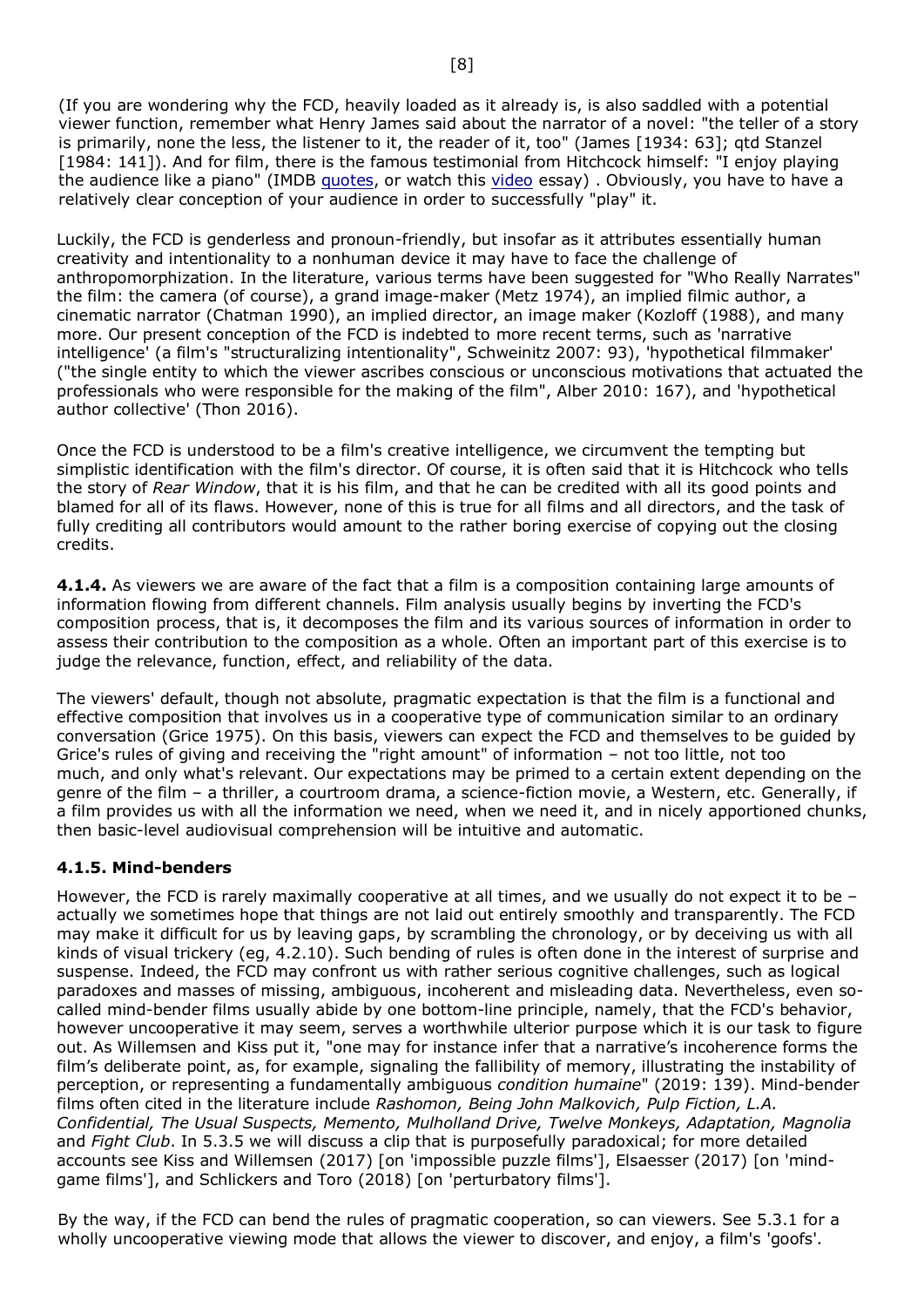### <span id="page-8-0"></span>**4.2. Focalization**

**4.2.1.** Much, perhaps all, of a film's data stream consists of *perspectivized* data. **Focalization** refers to the ways and means of presenting information from the perspective and perception of **focalizers**. The general focalization question can be phrased as *Who perceives what from which point of view?*

The term perception as used here is meant to include **online perception** (ordinary perception) as well as **offline perception** (imaginary perception such as visions, dreams, and memories).

A film's **primary focalizer** is the filmic composition device (FCD) – it envisions, sees and hears everything that unfolds in the here-and-now of the film's actual or virtual performance. At any point in time, the FCD can approximate, shift to, or adopt the vision/audition of two types of secondary focalizers: (1) a **reflector** (or 'internal focalizer') is a character whose perception orients the current audiovisual data; (2) a **narrator-focalizer** is the teller of a narrative (usually a nondiegetic voiceover). A film can only have one primary focalizer (one FCD), but the FCD can delegate focalization to any number of reflectors and narrator-focalizers.

If two or more reflectors share a perception we will speak of **collective reflectors**. In the case of a nested scenario – such as a film within a film – we can refer to first-, second-, and n-order primary focalizers, and of similarly ordered narrator-focalizers and reflectors.

The central concept of focalization is **focus**, and it is prudent to call to mind that the word can refer to two different things, both of them essential: 1) the burning point of an eye's lens, ie the location of the focalizer's eye, ie his or her *literal* point of view; and 2) the object that is seen in focus – the focalized object or center of attention. Adopting a constructivist approach, we will assume that perception always involves 'seeing X as Y', a formula in which X is some sensory input and Y is the interpretation of that input. Crucially, a focalizer's interpretation of X depends on his or her **mindset**, a set of mental dispositions including state of mind, attitude, interest, attention, knowledge, preferences, norms and values, ideological orientation, interpretive strategies etc. Once we know a focalizer's mindset we can re-create, co-experience, or mentally simulate their seeing X as Y. Without a supporting mindset and a context, given or assumed, all filmic data is highly ambiguous or 'protean' (Sternberg 1992). Generally, the visual data presented can be the FCD's exclusive view of things, or it can be a presentation of a reflector's online or offline perception, and what the data is ultimately to be 'seen as' depends on the focalizer's assumed or known mindset. Hopefully, for all of this, focalization theory provides a framework, a set of concepts, and a number of research questions (N3.2.30).

There are interesting commonalities between real-life perception, filmic devices, and filmic reception. The cinecamera shoots from a point of view, the sound recorder records from a point of audition, and both centrally focus on an object of attention. Intriguingly, the human eye has a lens just like a camera has, it projects a picture with a focused center of attention onto an organic screen called the retina, and the raw data on the retina needs to be processed by the brain in order for us to actually see it as something. ##However, our eyes are capable of a 3D viewing mode, whereas films usually are 2D; on the other hand, film is able to operate zoom, stop, slow and fast motion modes, which our eyes cannot. If necessary, a camera can also make use of tele and macro lenses that far surpass ordinary human eyes. On the whole, the differences may be greater than the similarities and many film theorists nowadays tend to dismiss the issue altogether (see Kuhn 2011: 181 for discussion and references).

For a more detailed exposition of constructivist focalization in literary narrative, see sections [N3.2](http://www.uni-koeln.de/~ame02/pppn.pdf#page=29) in the narratology script. Further accounts of filmic focalization can be found in Jost (1989), Deleyto (1996 [1991]), Sternberg (1997: ch9.2), Kuhn (2009: ch3; 2011: ch4), Schlickers (2009). On the differences between knowledge-oriented and perception-oriented approaches see the discussion in para 4.2.13f, below.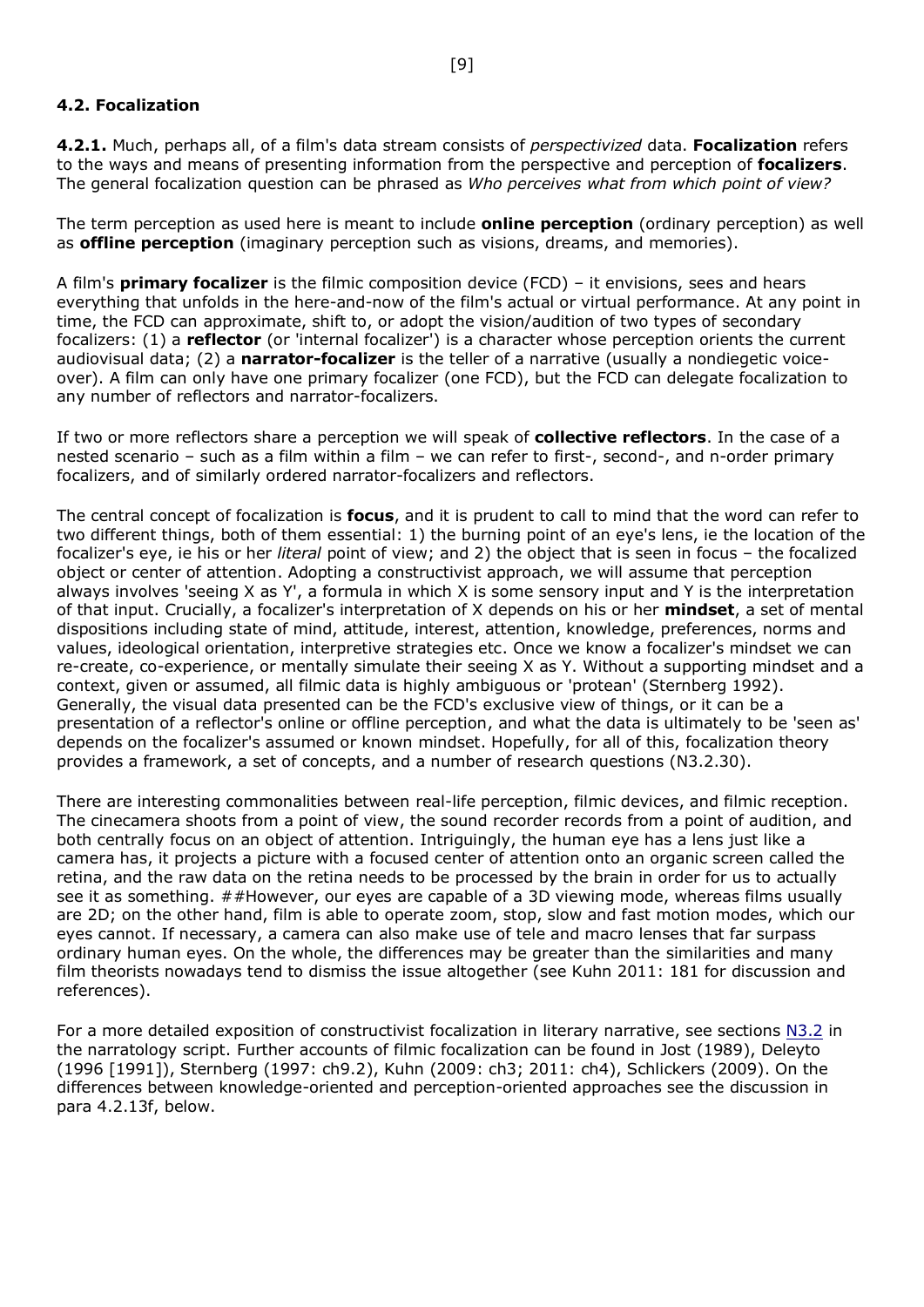**4.2.2.** To illustrate the constructivist principle of seeing X as Y, let us begin by analyzing a hypothetical case. Imagine the following screen to be an establishing long shot used at the beginning of a film.



What do you see here? Take a moment to verbalize your own personal perception. Now compare your own seeing X as Y to the three interpretations I am at this point conjuring out of thin air: (a) a pattern of color pixels; (b) an attractive, if slightly hackneyed, picture postcard view of, presumably, an American city; (c) the dusk skyline of Kansas City, the place where I grew up in, and have fond memories of. [Note, all of these are invented interpretations, nothing hinges on them, and I have never been to Kansas City.] As you can see, the answers, to which feel free to add your own, all depend on a particular mindset. Significantly, too, we can apparently be prompted to change our mindset in order to replicate a different interpretation. Answer (a) is the typical nerd response, and it is as annoying as it is true (ie, totally). Answer (b) makes an attempt to identify the location, adding a cautious aesthetic judgment. Answer (c) demonstrates familiarity with the place – it actually is Kansas City – and expresses some personal and emotional attachment to it. Now, if we ask ourselves how the FCD sees the scene, and how it can reasonably expect us to see it, we must admit that we do not know – not yet anyway. Still, what we can say is that answer (a) lacks relevance; answer (b) might come close to what the FCD has in mind, even if its slight touch of negativity may prove uncalled-for (we'll have to wait and see); and respondent (c), though obviously well-informed, seems a bit too knowledgeable and subjective to represent one of the FCD's default viewers.

**4.2.3.** Of course, as the film progresses, the FCD can, and usually will, add further signposts and clues to what it wants us to see. For instance, it can let the diegetic audio render the concert of a thousand frustrated cars stuck in traffic. Or it might suggest an upbeat mood by playing the soundtrack of Wilbert Harrison's "Kansas City Here I Come". Or, for a seriously downbeat slant, it might let a voiceover narrator speak the following lines, lifted (slightly edited) from Peter Ustinov's novel *Krumnagel*, which also happens to be set in the Middle West:

The city had grown like a disease. There were, as is usual in such places, rather more secondhand vehicles for sale than potential purchasers, and come nightfall the neon-signs blinked and twinkled, and insinuated like prostitutes muttering to the passing trade. Then the sky would be red with hellfire, a sign that the electric oasis in the desert of oil and wheat was bubbling with the murky spring of life.

While this barbed description will certainly adjust and re-shape the viewer's initial interpretation, it remains to be seen whether the FCD allows this narrator to be in total control of the visuals or to act as its mouthpiece, neither of which follows necessarily. More clues may be needed to make us see X more closely the way the FCD wants us to see it. As noted in 4.1.4, if the FCD is in a cooperative mood it will give us supportive clues, if it is out to challenge us, it will leave things indeterminate or puzzling, and if it is in full contrary mood, all apparent clues may turn out to be false.

### <span id="page-9-0"></span>**4.2.4. Outside and inside views**

The FCD has two major options for presenting visual data: 1) **outside views**, which show settings, characters, and action from an external vantage exclusive to the FCD (ie, a vantage not shared by any of the characters), and 2) **inside views**, which show a story-internal reflector's view of things and events.

**Inside views** preferentially use the following shot types, sometimes designated 'subjective' or 'semisubjective camera'.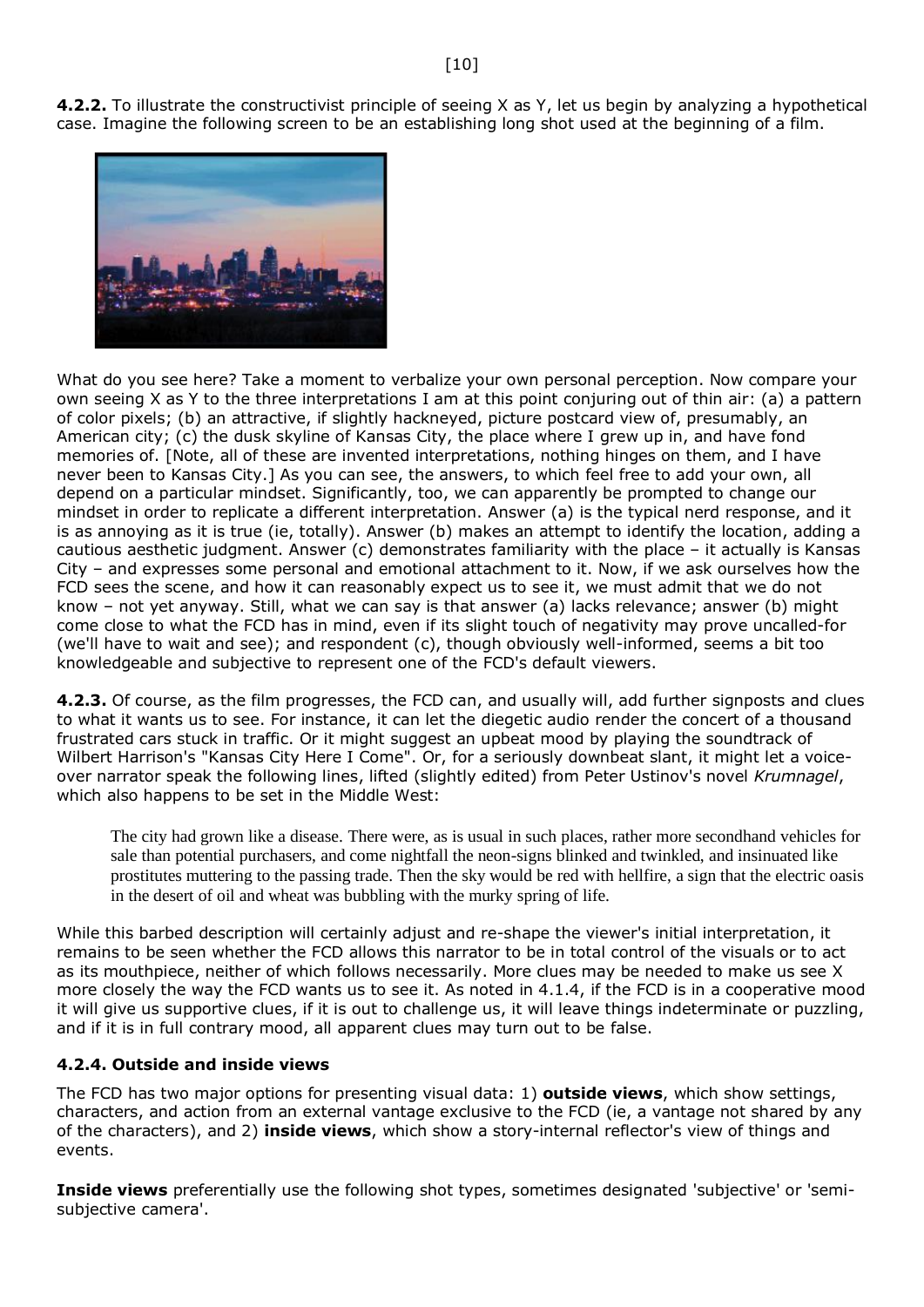- **POV shot**: the FCD assumes the point of view of a reflector and renders the object of attention of the reflector's perception. Occasionally, parts of the reflector's body can also be seen.
- **over-the-shoulder shot**: the FCD gets close to, but not fully into, the viewing position of a reflector. We see the shoulder of the reflector and we see what s/he sees.
- **view-from-behind shot**: the FCD moves back to show the reflector full figure, and at the same time shows what the reflector sees.
- **reverse POV shot**: the FCD shows the reflector from the front and the object of his or her perception in close-up.

For illustration, in the following screenshots, let R indicate the reflector and O the object of his/her perception. In the POV shot, the reflector is a patient who watches three doctors giving him some good news. In the over-the-shoulder shot, the reflector is talking to his grandad. In the view-from-behind, we see a wanderer on a mountain top contemplating a *Sea of Fog* (actually, a famous painting by Caspar David Friedrich (dated 1818), in which he perfected the device of the *Rückenfigur* [perceiver seen from behind]). In the reverse POV, we see the reflector focusing a candle.



POV

over the shoulder

view from behind

reverse POV

It seems sensible to call a POV shot a *direct* inside view, whereas the over-the-shoulder, the view from behind and the reverse POV shots are *indirect* or (preferably) *proximate* inside views. Also proximate inside views are the following two forms, which combine a shot of the reflector's face or body with a separate shot of the perceived object:

- **eye-line match**: a sequence of two shots: shot 1 shows a reflector looking at something offscreen; shot 2 shows the object looked at (possibly, but not necessarily, using a direct POV shot).
- **reaction shot:** a shot showing the face or body of a reflector reacting with interest, attention, wonder, amusement, annoyance, horror, etc, to what was shown in the previous shot, or will be shown in the next.

In the following sequence from *Vertigo*, Scottie climbs a stepladder to test whether he is still sensitive to dizzy spells. Accidentally looking out of the window he learns that he still is.



eye-line match

reaction

Note that the reflector's face or bodily attitude must be recognizable as being indicative of some perception-relevant mental state or activity. Viewers generally engage in this type of shallow mind reading as part of an acquired social competence, now generally termed 'theory of mind' (a subject of great interest in recent literature, see Zunshine 2006, 2012). Naturally, mind reading is just a likely inference, and the FCD may exploit any errors for purposes of its own.

A reflector's thoughts, feelings, and emotions can also be represented by visual effects such as tinting, camera movement, slow motion, psychedelic distortion etc. Other channels may supply nondiegetic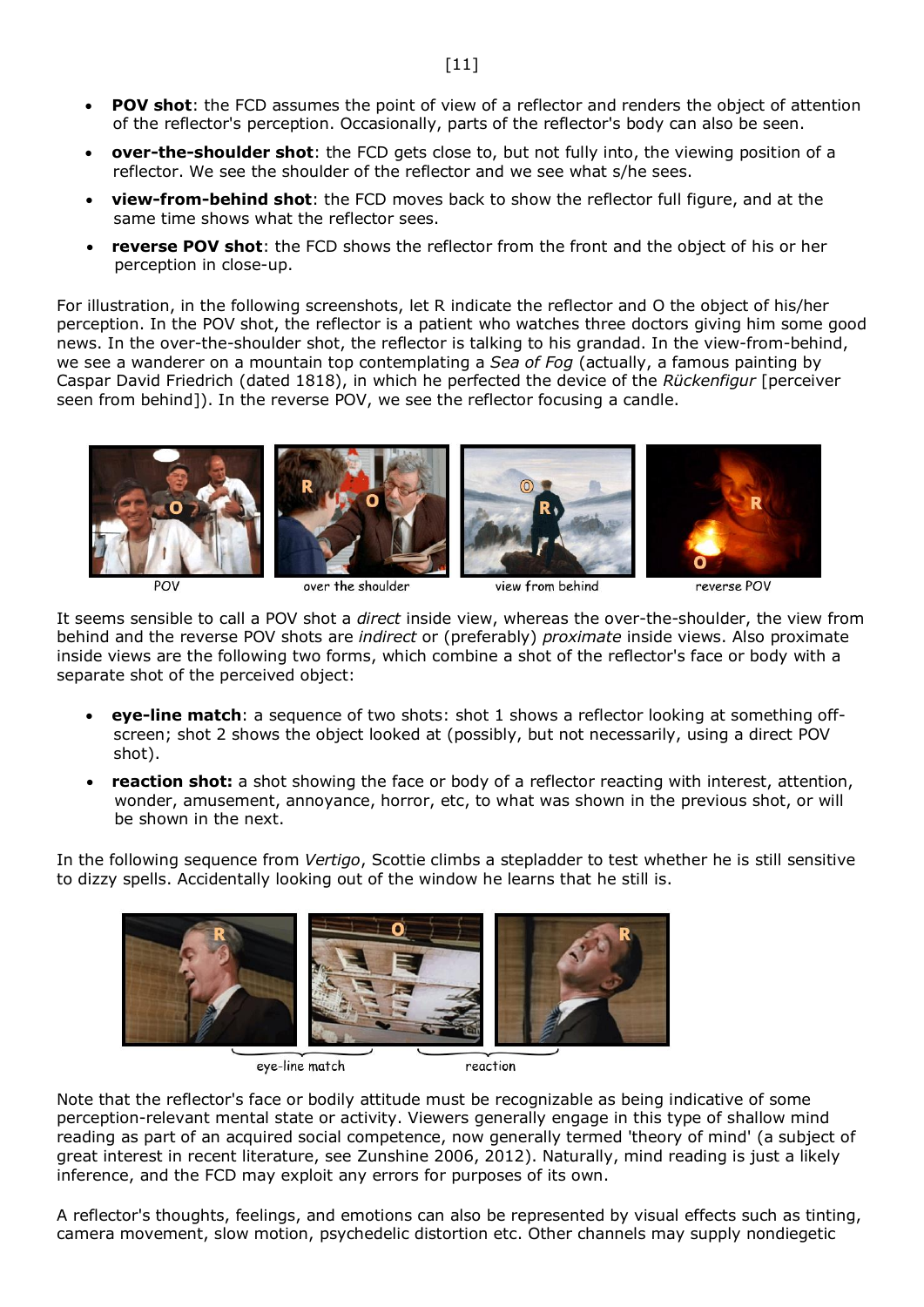(mentally heard) sounds and voices (example: *Psycho*), music (*Wonder Years*, see 5.2.3), and titles (*Annie Hall*). See Alber (2017) for further forms of audiovisual subjectivity indicators. Because the FCD is a focalizer, too, its own data may also appear in distorted or filtered form (as in underground films).

### <span id="page-11-0"></span>**4.2.5. Types of focalization**

In order to define the main types of filmic focalization we will consider the following features: (1) choice of outside or inside view, (2) presence or absence of characters in the scene, (3) the focalizer's point of view and object of perception. Three typical focalization modes can be distinguished (plus many sub-modes when including online/offline status, shot types, audio data etc).

- **outside view**: the FCD freely positions itself so as to show the story's setting and action from an external vantage point. Two variants can be distinguished: in variant A there are no characters in the scene; in variant B there are one or more characters in the scene, but none of them is used as a reflector.
- **proximate inside view**: the FCD uses over-the-shoulder, reaction, eye-line match, and similar shots or sequences (as itemized in 4.2.4) correlated with, and approximating, a reflector's perception.
- **direct inside view**: adopting the position of a reflector, the FCD uses POV shots to show what the reflector sees.

To this, let us add the following notes and provisos.

- 1. The categories are not intended to be water-tight; intermediate cases and subtle transitions are by all means possible. For instance, if the FCD pans the camera away from a reflector, or if the reflector walks out of the frame, then focalization may change from proximate inside to outside view A; or the other way round, should a previously off-screen reflector move into a view-frombehind position.
- 2. Should the types listed be too verbose for the purpose of close analysis, abbreviations such as OV (possibly OVA, OVB), PIV, and DIV may be used.
- 3. All four modes can render a reflector's offline perception. For instance, if we encounter an outside view representing a reflector's memory, dream vision, or hallucination we can tag it as *off(reflector)*. For example, frame 2 in 4.2.10 could be coded as *OVB/off(Scottie)*.
- 4. A voice-over narrator's discourse also creates focalization patterns, but it would be distractive to go into full detail here (see definitions listed in N3.2.17-21). The Ustinovian voice-over of 4.2.3 would be categorized as *panoramic outside view (no characters)* – "in a scene without any characters the narrator freely positions him- or herself so as to report happenings and describe existents from a panoramic, bird's eye, close up, or detail point of view" (note the almost identical phrasing of the shot's visual focalization pattern). Note the sharp moralist stance of the text is expressive of the narrator's current mindset.

<span id="page-11-1"></span>**4.2.6.** Turning to an actual example, consider the following sequence condensing an early scene from Hitchcock's *Rear Window*. The scene introduces the protagonist's friend Lisa and establishes their slightly problematical relationship.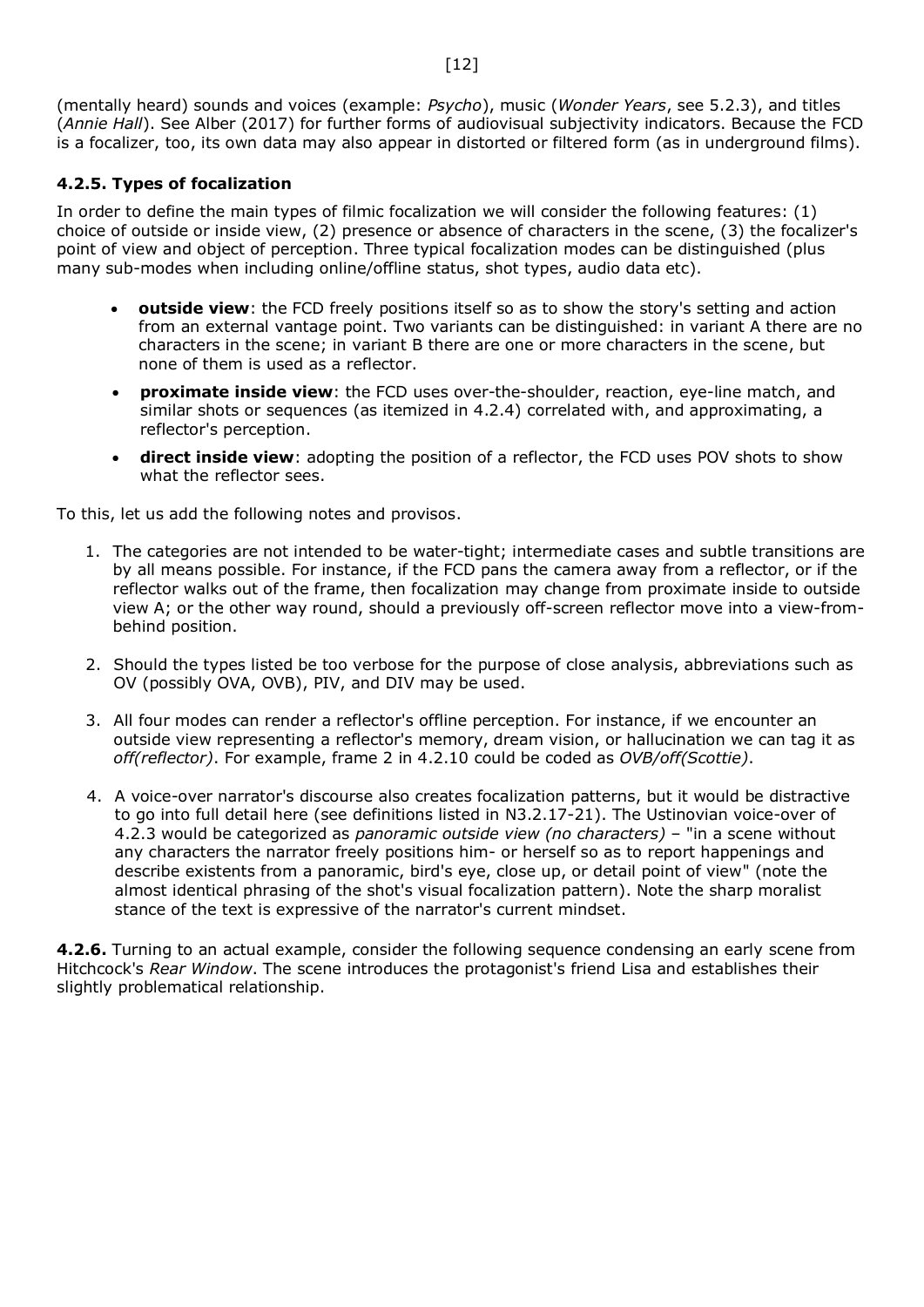In frame 1, Lisa (Grace Kelly) is shown in close-up, kissing the sleeping Jeff (James Stewart) (see the



script text quoted in 1.5). As she moves around in Jeff's apartment, we gradually see more of her, until she finally presents herself in a full shot (frame 2). Frames 3 to 5 cover the ensuing conversation.

**4.2.7.** Which focalization patterns are employed in these storyboard shots? At this point, the viewer already knows that Jeff is generally used as the film's main reflector. However, neither Jeff nor Lisa nor a voice-over narrator (*Rear Window* doesn't have one) is in a position to see or describe the couple kissing exactly as is shown in frame 1. Hence frame 1 reflects a position assumed by the FCD alone, and the focalization mode is *close-up outside view B*.

The interesting thing about frame 1 is that it inverts the sleeping beauty motif – it is the princess who kisses the prince awake, rather than the other way round. Indeed, the film's FCD is often ironic in this fashion, and from the point of view of plot analysis it is quite literally true that Jeff has to wake up to a full appreciation of Lisa.

Frame 2 presents Lisa from Jeff's point of view using a direct POV shot (type *direct inside view*). Lisa, the focused object of his attention, is a beautiful woman in a fashionable dress. Agreed? Wait for a tiny twist on this. For frame 3 the FCD's assumes a different observer position viewing both protagonists in a medium shot outside view. The conversation itself is shown by the FCD moving closely behind Jeff (frame 4), partly showing him, partly showing what he sees in an over-the-shoulder shot (a proximate inside view), and then, in frame 5, for the duration of the reverse angle shot over Lisa's shoulder, Lisa is briefly used as a reflector herself (another proximate inside view). Practically all of the time, Jeff is present in the scene, both in outside and in inside views. For most of the outside views on Jeff we are invited to interpret his facial expression and guess his mindset, using our normal theory-of-mind reasoning. (Deleyto 1996 [1991]: 227-8 also has a discussion of this scene.)

**4.2.8.** Now, for an important point, let us revisit frame 2. It is a POV shot alright, but the question is: do we viewers really see what Jeff sees? Or could it be that even though the FCD lets us see what Jeff sees, what we and the FCD see, even in using Jeff's eyes, is *not* the same as what Jeff sees? Remember, in order to see what Jeff sees we have to use not only his eyes but also his current mindset. The film script actually tells us that frame 2 shows us a picture of a woman who is "beautifully groomed, and flawless" (24), which is a clear indication of what the FCD expects us to see, and, I take it, that is what we see. In the film, however, we know that Jeff has strong objections to Lisa in general, and to her high-style evening wear in particular. "If only she was ordinary" (19), he is heard to mutter earlier, expressing his belief that she will never make a suitable partner. Thankfully, the plot will prove him wrong, and it is remarkable how well this sequence prepares us for the further course of the film's romantic subplot.

**4.2.9.** Intently looking at an object of attraction is often referred to by the word **gaze**, a concept that has acquired interesting ideological and psychological connotations in film studies (Mulvey 1999 [1975]; Kaplan 2000 [1983]; Elsaesser and Hagener 2010: ch4). 4.2.6's frame 2, above, could serve as a typical example of a male gaze, even though the judgment may need to be qualified in view of what we just found in 4.2.8. Giannetti (1993: 403) describes the implications of the male (and female) gaze as follows:

A number of feminist film critics have written about "the male gaze" [...]. The term refers to the voyeuristic aspects of cinema – sneaking furtive glances at the forbidden, the erotic. But since most filmmakers are males, so too is the point of view of the camera: Everyone looks at the action through male eyes. The gaze fixes women in postures that cater to male needs and fantasies rather than allowing women to express their own desires and the full range of their humanity. When the director is a woman, the gaze is often eroticized from a female point of view [...].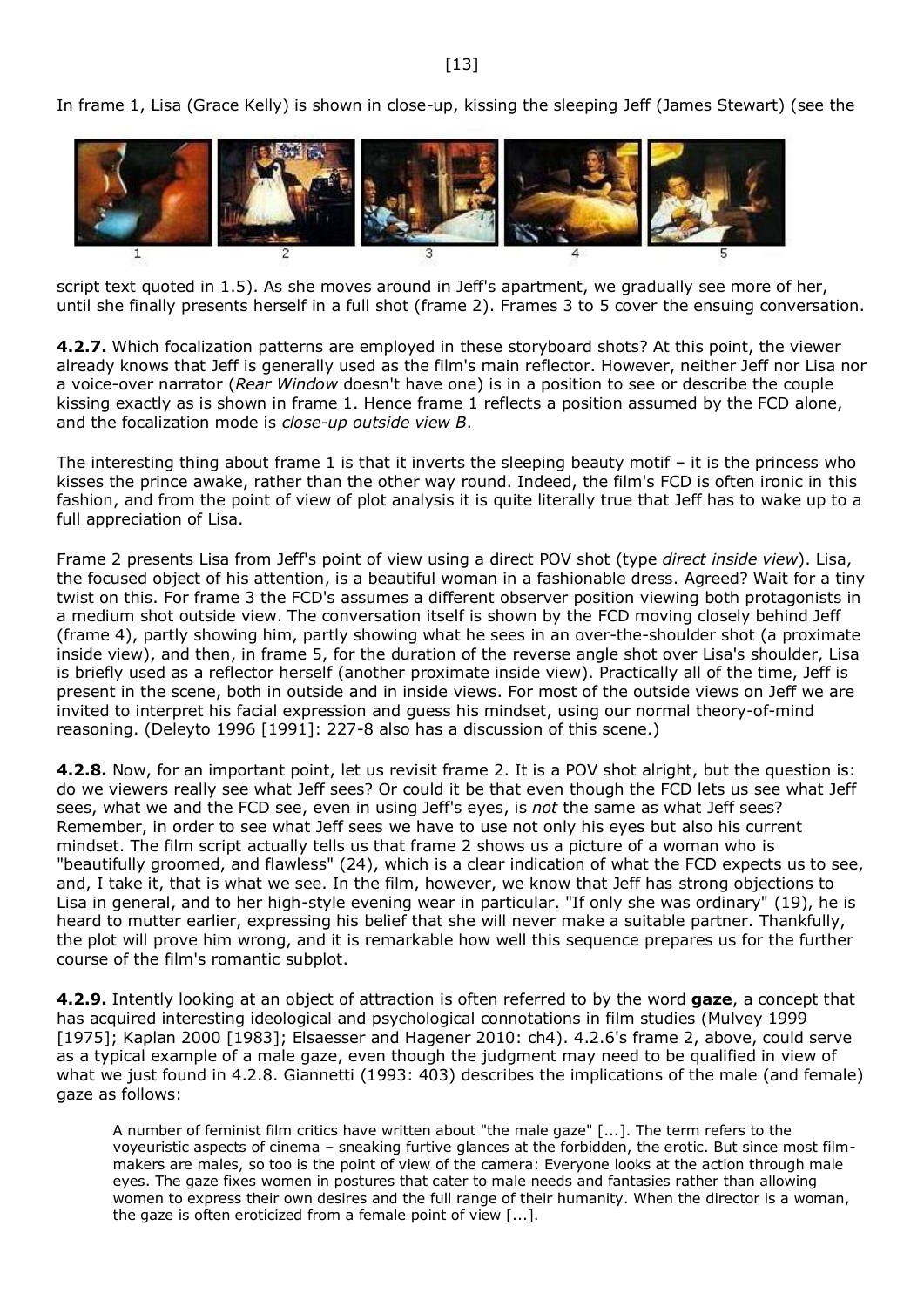As far as frame 2 is concerned, Jeff's looking at Lisa does not "cater to male needs and fantasies", quite the contrary, as we have argued in the preceding para. But the case may well be different for the FCD, Hitchcock, and the majority of male viewers.

### <span id="page-13-0"></span>**4.2.10. Online/offline perception**

In 4.2.1 we drew attention to the distinction between online perception (ordinary perception) and offline or imaginary perception (visions, dreams, memories etc). If the FCD uses a reflector the screen may display either type of perception. Generally, lacking any evidence to the contrary, we tend to interpret any inside view as suggestive of the reflector's online perception. Imaginary perception, in contrast, often advertises its status by being less realistic – it may be unrelated to anything known as actually happening, it may be color-tinted or black and white, it may have that dream-like look and feel to it, or it may be accompanied by other explicit cues and transitions. Often it is also marked by music and sound effects, all of which is used in *Vertigo's* famous nightmare scene:



Frame 1: Scottie, sleeping restlessly; frame2: a hallucinated scene; frame 3: experiencing a fallingfrom-height sensation; frame 4: waking up with a scream.

However, if all offline-perception signals of this kind are missing then it is easy to mistake the one for the other. Indeed, the FCD may intentionally trap the viewer into believing that the current shots represent an online perception of the story's real world when in reality it is a reflector's *verisimilar* dream or hallucination. Let's call this the **online perception illusion** (OPI for short). Even when experienced viewers know that OPI is a legitimate trick they will experience a (usually pleasurable) shock of surprise when the true state of affairs is revealed, with everybody muttering "ah, it was all a dream". Adjusting our mistaken interpretation, we will usually try to discover the ulterior motive behind the FCD's momentary lack of cooperation. Possible motives might be 1) to upset the viewer's trust in what looks real; 2) to foreground a vivid imaginary vision against the background of dull reality (Walter Mitty, "undefeated to the last"); 3) to allow the viewer to share in a moment of epiphany (Proust's *madeleine*). See Jahn [\(1999\)](http://www.uni-koeln.de/~ame02/jahn_1999.htm) for a general theory of 'garden paths' and their cognitive effects.

**4.2.11.** For a further exploration, let us analyze the following sequence from *Rear Window*:



This is a proximate inside view sequence just like the example shown in 4.2.4. Specifically, the FCD combines its own close-up outside view of Jeff's face with Jeff's perception: frame 1 indicates that Jeff is noticing something of interest – that is what our theory of mind reads into his facial expression – and frame 2 shows the object of his attention via a POV shot. Frame 3 is a reaction shot. Here is what the script has for the sequence.

```
INT. JEFF'S APARTMENT - (NIGHT) - CLOSEUP
Without taking his eyes from the scene, Jeff picks up his glass and drinks. As he 
drinks, his eyes move slightly over.
```
SEMI-LONG SHOT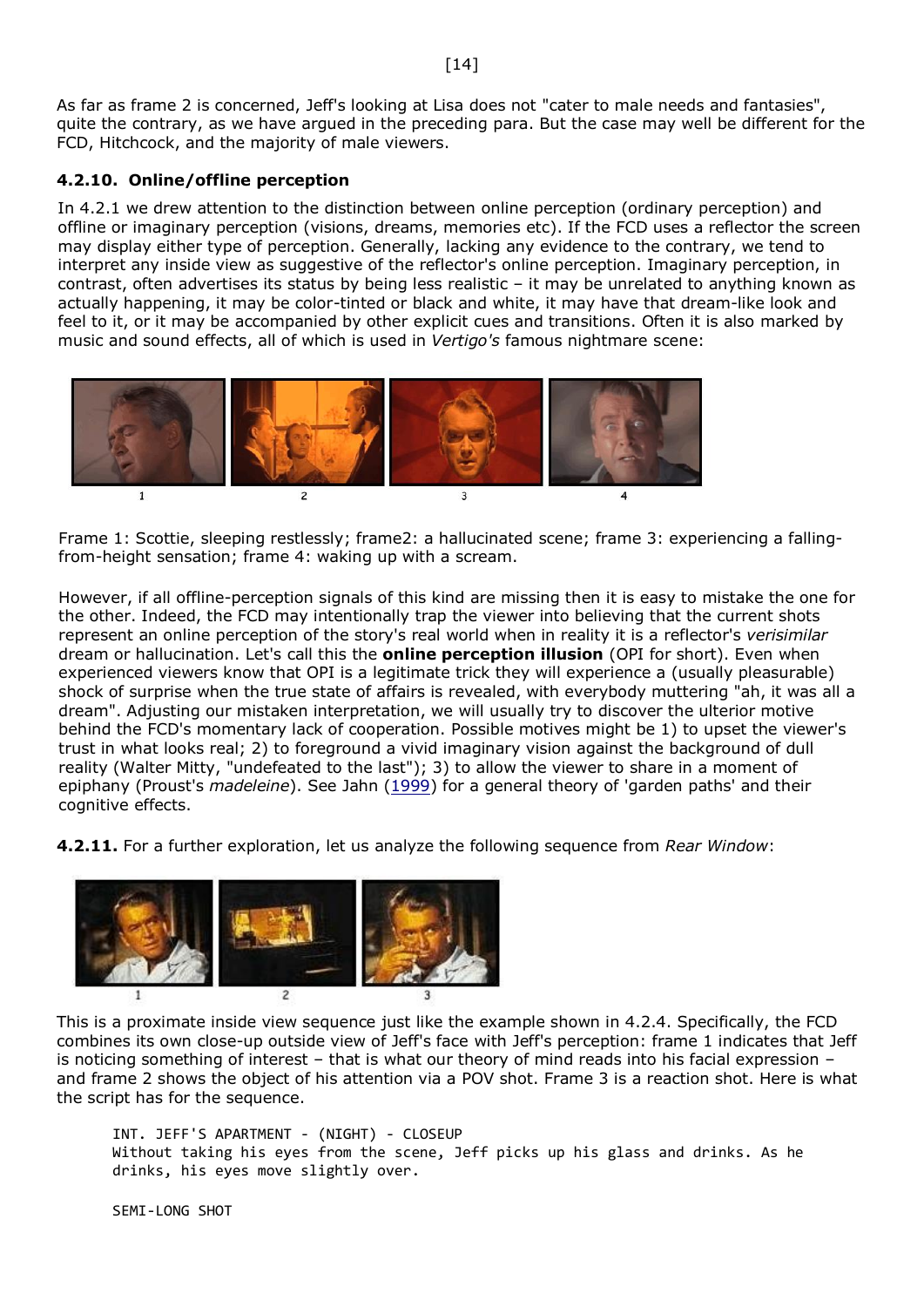THE CAMERA HAS PANNED slightly to the woman's living room window. A small, candle-lit table is set up, with dinner for two. The spinster sweeps into the room, smiling. She goes to the door, opens it, and in pantomime admits an imaginary caller. She pretends to kiss him lightly, take his hat, and place the hat on a chair. Then she shows him to a seat at the table, disappears into an unseen kitchen and returns with a bottle and two glasses. She sits down, pours two drinks. She lifts her drink in a toast to the imaginary man opposite her.

CLOSEUP Jeff gives a faint, sympathetic smile, and subconsciously raises his glass in response. (32-33)

**4.2.12.** Now compare the foregoing pattern with the following, which superficially looks very similar:



DAWN - CLOSEUP

A big head of Jeff. He is still in his wheelchair, sound asleep. The CAMERA PANS off his face, out through the window. The rain has stopped, and the general light of dawn is coming up. The CAMERA COMES TO REST on the salesman's apartment and corridor, which is still dimly lit by the electric lights. We see the salesman emerge into the corridor, pause a moment to allow a woman to proceed him. Her back is to the CAMERA and we do not see her face. They move away, down the corridor. The CAMERA PANS BACK into Jeff's sleeping face. (50)

Frames 4 and 6 show a close-up of Jeff's face. This time he is "sound asleep", and his face does not betray any mental activity of any kind. He may be dreaming, but we do not know. In earlier scenes, Jeff was frequently used as a reflector, approximating his point of view via direct and proximate inside views. Now, having fallen asleep, Jeff no longer functions as a reflector, and therefore 4 and 6 are purely the FCD's chosen outside views. In frame 5, the FCD purposefully turns to a position where it can direct its (and our) interest focus on what's happening in the apartment opposite. Specifically, it now presents what Jeff would see if he were awake. When it pans back to Jeff's face in frame 6, it lets us know that Jeff is still asleep and that he has not seen anything. In other words, the FCD allows us to exclusively witness a potentially significant piece of the action of the impending murder plot (but, actually, it is a false clue).

#### <span id="page-14-0"></span>**4.2.13. Perception and knowledge**

This is as close as our present take on focalization comes to the approach proposed by Schlickers (1997, 2009) and Kuhn (2009, 2011). In certain respects, however, there are significant differences, and I will use the occasion to briefly discuss some issues. If you are not particularly interested in definitory niceties feel free to fast forward to 4.3.

Building on Jost (1989, 2004), Schlickers and Kuhn ground their model of focalization on the property of relative knowledge. Any perception-centered modalities are separated out as 'ocularization' (vision) and 'auricularization' (audition). In Kuhn's account, focalization, ocularization and auricularization are controlled by two superordinate 'instances': a "showing" visual narrative instance and a "telling" verbal narrative instance (both of which are in turn controlled by an implied director). Regarding focalization, the authors distinguish (a) zero focalization when a narrative instance shows/tells "more than the character(s) know", (b) internal focalization when it shows/tells "as much as the character(s) know", and (c) external focalization when it shows/tells "less than the character(s) know" (Kuhn 2009: 263; 2011: 123ff). Similar definitions are provided for the two perception modalities, where one gets zero/internal/external ocularization/auricularization when a shot or scene presents more/the same as/less than what the character(s) see/hear. Factoring out the alternatives one gets  $3 \times 3 = 9$ categories, which can cluster in eight possible combinations, plus multiples thereof considering the variant knowledge states of the characters present (Kuhn 2011: 138). 4.2.12's frame 5 shows the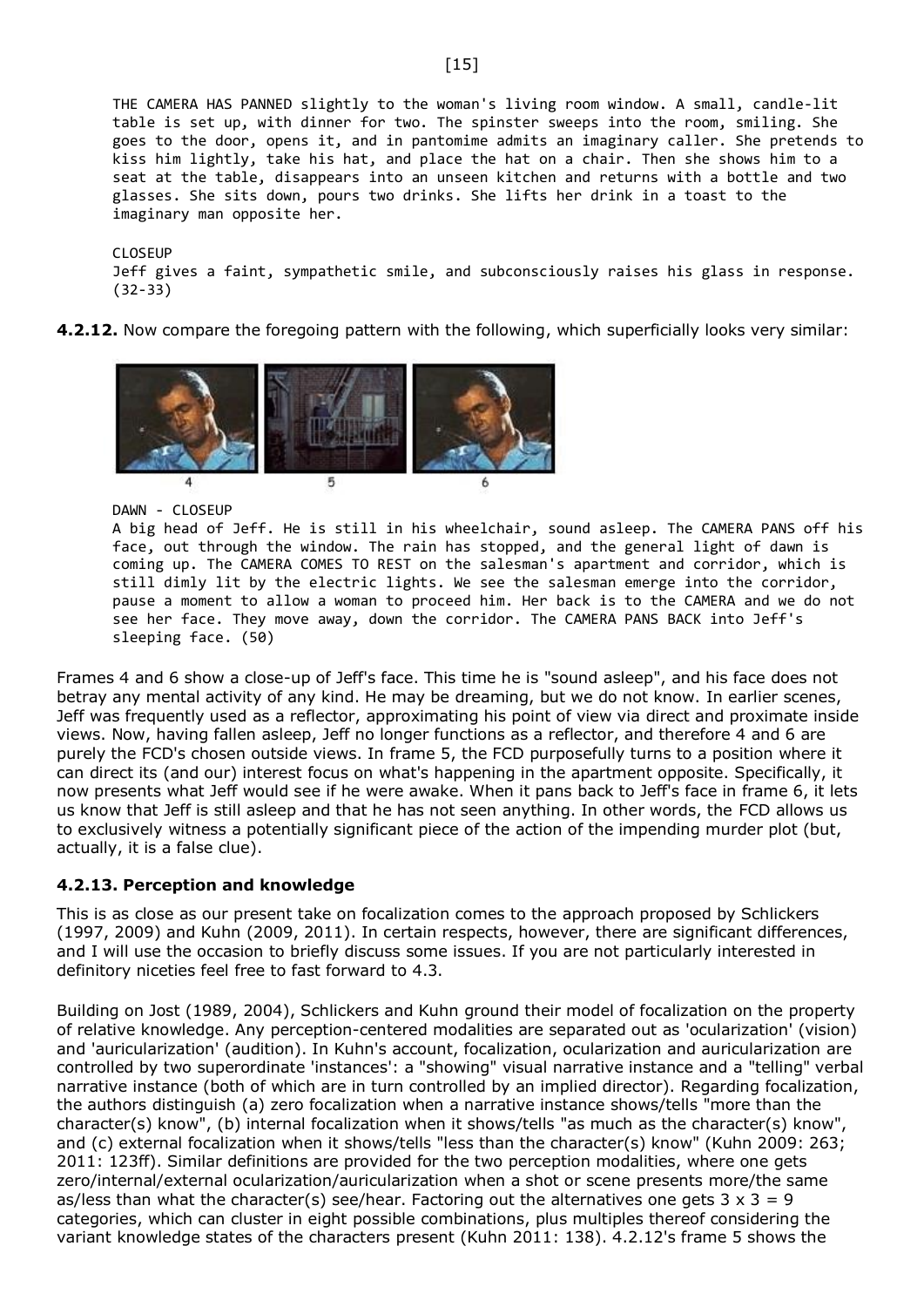pattern of zero focalization, zero ocularization, and zero auricularization, meaning Jeff does not know, see, or hear what can be known, seen, or heard. Thus we, and the two narrative instances, and the implied director, can proceed from a state of superior knowledge with likely significant consequences for the film's further presentation and reception.

**4.2.14.** Pros and cons. Indubitably, Schlickers and Kuhn offer a finely detailed and powerful analytical toolbox of concepts in the best tradition of narratology. Prioritizing knowledge differentials (an option present in Genette's original account), their model is particularly suited to analyzing suspense structures and effects – and Hitchcock's films are prime examples of effective suspense management (Schlickers 2009; Duffield 2018). That said, there is a downside to taking perspectivization apart and scattering it across three components. To begin with, one gets an excess of quaintly named categories (which Schlickers and Kuhn themselves find regrettable). Like many narratologists (myself included) they also do not like Genette's 'zero focalization', but, after defining it slightly differently, they retain it anyway (I don't). Unfortunately, the modified definition clashes with Genette's concept of 'external focalization', so Kuhn gives that a new definition, too (unlike Jost and Schlickers, who abolish it; I replace it by 'outside view'). With so much in apparent need of redefinition, one wonders whether it is a good idea to keep the original terms purely for the sake of their being well-established (which they are not if you are redefining them).

Looking at the definitions, it is above all the phrase "the character(s)" that strikes one as fairly imprecise – it could refer to one or more special characters (reflectors, for instance), or to any character in the scene, or to all characters, on-stage or off-stage. Not mentioned for some reason, but clearly also relevant, are the viewers (added to the mix by Schlickers [2009: 248]). Let us put the definitions to the test and reconsider 4.2.2's establishing shot of Kansas City. Right off, all definitions provided fail for the simple reason that there are no characters in the scene. It is fairly certain, however, that the two theorists will follow Jost in rating this as a "nobody's shot", which for them amounts to a case of zero focalization (Kuhn 2011: 128; Jost prudently admits zero characters to his definition [2004: 76]). Nevertheless, the "zero" classification is notably unintuitive. Surely the common-sense categorization would be 'external', a term available and applicable in Genette's original model, but there the very opposite of zero focalization. The Ustinovian voice-over, on the other hand, would be zero focalization with Genette (unhappily, term-wise, as there is nothing 'zero' about it).

Since our invented example seems less than helpful, let us take a look at frame 4 of 4.2.6, which at least is part of an actual shot sequence. Here we have a standard over-the-shoulder shot, which Kuhn categorizes as internal focalization plus zero ocularization (2011: 145), and the internal-zero variance in this judgment supposedly justifies keeping ocularization distinct from focalization. Translated into ordinary language, the shot shows what Jeff knows (internal focalization), and at the same time shows more than what Jeff sees (zero ocularization). And, again, the categorization is perplexing. If the shot shows more than what Jeff sees then it also shows more than he knows, doesn't it? Alright, third time lucky, let us return to the male gaze item discussed in 4.2.8 (frame 2 of 4.2.6). As a POV shot it is a straightforward case of internal focalization plus internal ocularization, so, thankfully, no problem here. But then we also found some evidence to suggest that the FCD and the viewers see Lisa as flawless while Jeff sees Lisa as objectionable. On this view, the question of whether the participants have the same, or more, or less knowledge seems not only unanswerable but beside the point. Different people are likely to see things differently, that is a brute fact, and it is the exact baseline premise of the seeing X as Y approach proposed here. Moreover, if we accept the FCD as a primary focalizer, subject, like everyone else, to seeing X as Y, then all bases seem to be covered, with one relatively straightforward definition fitting them all. As for knowledge, knowledge is part of the dynamic mindset conditioning in this model, and focalization, together with other means, can be used to create a film's "knowledge landscape", as Duffield puts it. At this level, it seems, ends can be made to meet. Let me stress that the local doubts voiced here do not in any way detract from the two authors' comprehensive elaboration of film narratology. For yet another take on ocularization in the tradition of Jost, but at the expense of focalization, the reader may wish to look up Hescher's (2016) in-depth study of graphic novels.

### <span id="page-15-0"></span>**4.3. Narration**

**4.3.1.** Not all films make use of narrators. If and when they are present, they come in two kinds depending on whether they are visible on-screen or not. Both are speaking parts but only the onscreen narrator is a speaking *as well as* an acting part.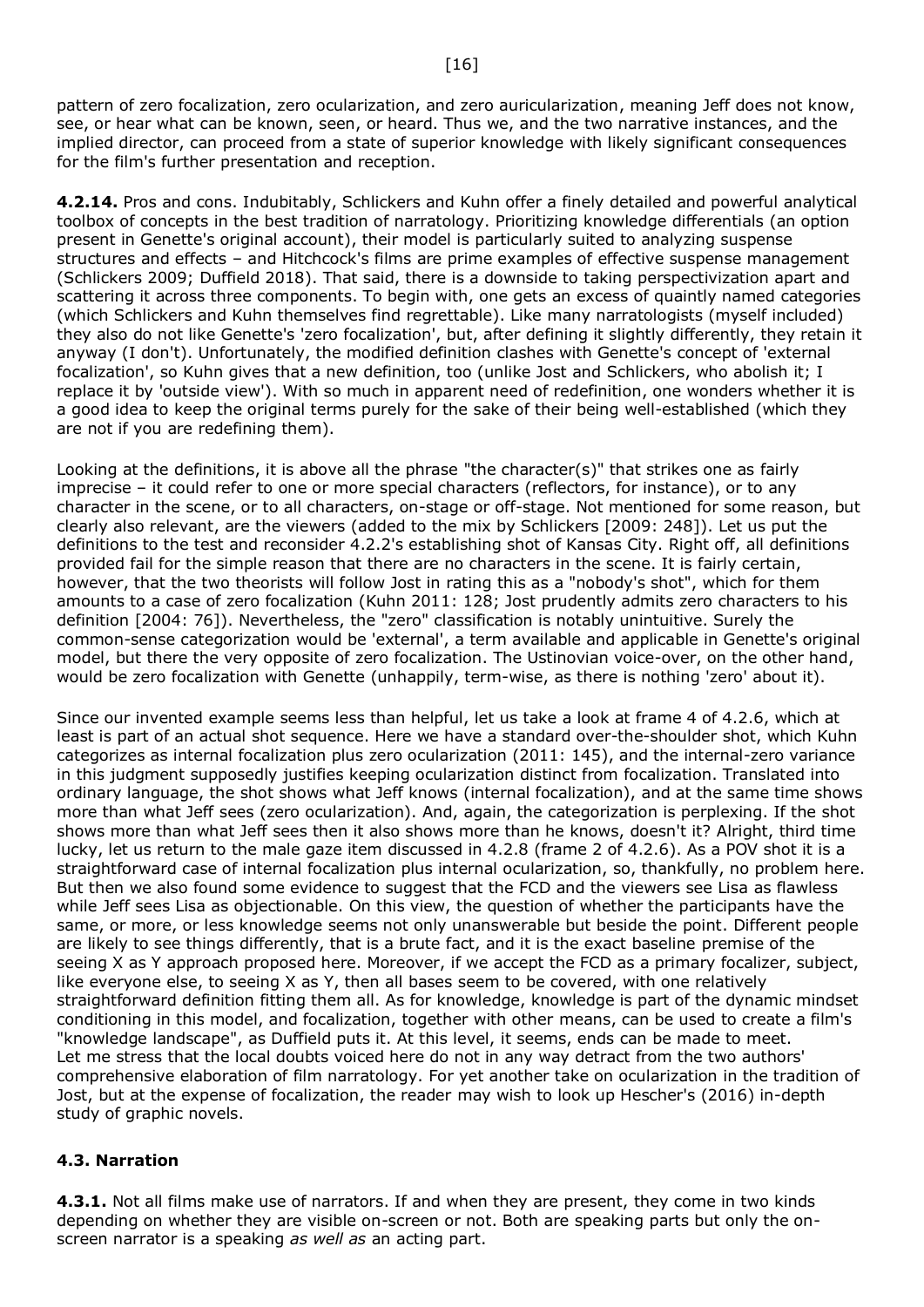- **off-screen narrator**, also **voice-over narrator**: an unseen narrator's voice telling a story.
- **on-screen narrator**: a narrator who is bodily present on screen, talking to the (or an) audience, shown in the act of producing his or her narrative discourse.

Obviously, a narrator can be *temporarily* off-screen or *permanently* off-screen. Or, looked at differently, a narrator can be temporarily on-screen or permanently on-screen (however, the latter is not a likely configuration). (For a borderline case consider a split-screen scenario, however.)

Not covered by the two definitions above are narrators of written texts, especially inserts, intertitles, introductory written background histories, or closing outlooks ('prolepses') on the future fates of the characters, etc.

Depending on whether a narrator tells a story in which they were involved themselves, or a story about others, they are either homodiegetic or heterodiegetic:

- A **homodiegetic/first-person narrative** is a story of personal experience. The homodiegetic/first-person narrator of the story (the **narrating-I**) also appears as a character (the **experiencing-I**) on the level of action.
- A **heterodiegetic/third-person narrative** is a story about other people. Seeing the story from an outsider's position, the heterodiegetic narrator is often in a position of absolute knowledge and authority that allows her/him to know everything about the story's world and its characters, including their thoughts and unconscious motives.

N1.10ff in the narratology doc has a discussion of the implications of these types when situated in specific narrative situations.

**4.3.2.** As in a novel, filmic narrators are situated in a **discourse-here** and a **discourse-now**, which generally postdate **story-here** and **story-now** (N6.3 and N5.1.4 in the narratology doc). Frame 1, below, shows Peter Falk performing in the heterodiegetic narrator role of the text of *The Princess Bride*, and the scene is situated in the discourse here-and-now of the face-to-face story-telling situation. Frame 2 cuts to the fairy-tale setting of the book, ie the story's here-and-now. Occasionally, the fairy-tale action is supplemented by Falk's off-screen narration, and at regular intervals the display also returns to the story-telling scenario, as when the boy complains, "They're kissing again! Do we have to hear the kissing parts?" and Falk (Grandpa) famously replies, "Some day you may not mind so much".



**4.3.3.** The TV series *Wonder Years* uses a first-person narrator who is generally only an off-screen voice-over presence. Episode 21 ("Square Dance", first shown 2 May 1989) is an exception, however, because it opens with the following sequence:

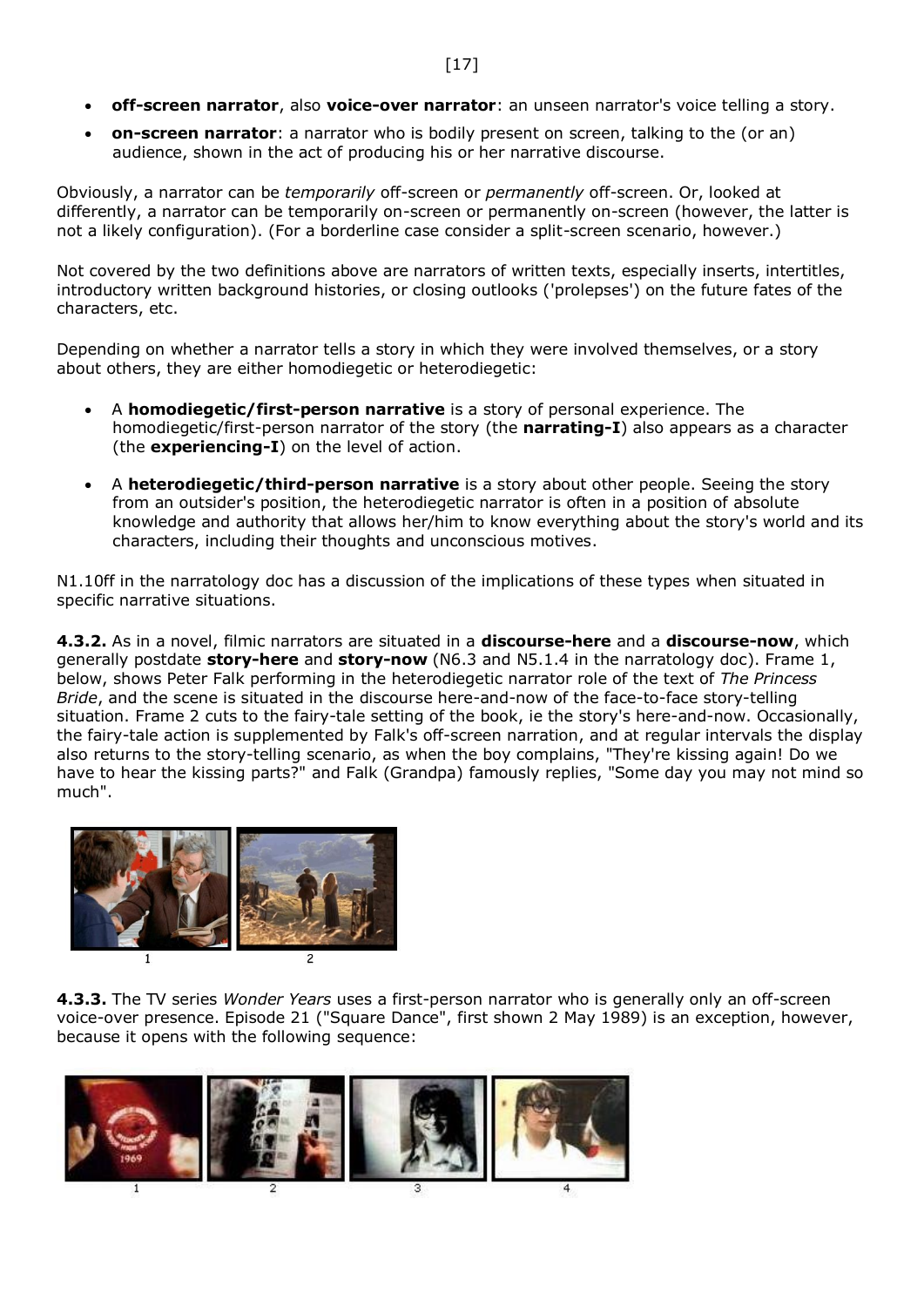Frames 1 and 2 are POV shots showing the narrating-I's hands leafing through the pages of the Kennedy Junior High School Yearbook of 1969, and that is all we are ever going to see of him (in the whole series, as far as I know). Frame 3 zooms in on the picture of one particular girl, and frame 4 executes the flashback to the story-now of 20 years ago – the moment when Kevin (Fred Savage), the experiencing-I, aged twelve, learns, much to his dismay, that he has been partnered with "threepigtails" Margaret Farquhar for square-dance lessons. The temporal narrative distance between discourse-now (1989) and story-now (1969) is 20 years, and, logically enough, the narrating-I's text is not spoken by the actor who plays young Kevin (Fred Savage, aged 13), but by a mature actor (Daniel Stern, aged 32). In section 5.2 we will take a closer look at another *Wonder Years* episode that uses the identical structural setup.

## <span id="page-17-0"></span>**5. Case studies**

## <span id="page-17-1"></span>**5.1. Fixed inside view focalization: MASH 158 ("Point of View")**

The CBS TV series *MASH* ran through eleven seasons, from 1972 to 1983. In 251 episodes, it portrayed life in a "Mobile Army Surgical Hospital" during the Korean War (1950-53).

**5.1.1.** In episode 154, fittingly entitled "Point of View", the FCD consistently assumes the point of view of a single character, repeating Robert Montgomery's famous experimental version of *The Lady in the Lake* (1946) in rather more convincing fashion. Quoting the Internet *MASH* guide, "in this unique episode, the camera becomes the eyes of a young wounded soldier. It records his sensory responses to being wounded, flown by helicopter to the 4077th, examined, operated on, and treated in postoperation."



All the shots in the episode are direct POV shots, and the focalization mode is *direct inside view* throughout. The reflector is always the same character, Private Rich, of whose body we see nothing but an occasional boot, as he is wheeled in on a stretcher (frame 1), or his hand holding a clipboard (frame 9, below). Rich has a throat injury, and for a while the clipboard is his only means of communication. There are no outside views or proximate inside views, and the mirror trick (N3.3.10) that might show us Private Rich's face is not used either. In other words, the actor who plays Private Rich does not have to dress up, and that boot that you see in frame 1 might well have no body attached.

**5.1.2.** In a novel, consistent focalization of this type is known as fixed focalization (N3.2.4), and the most likely narrative situation to exploit it is figural narration (N1.18, N3.3.7). In the *MASH* episode, fixed inside view focalization is supported and strengthened by a number of techniques indicating the reflector's subjective conditions. For instance, scene-opening and scene-closing shots coincide with particular states of the reflector's consciousness – with fade-ins signaling waking up, and a fade-outs signaling falling asleep or losing consciousness. Pans and oblique angles reflect the movement of the reflector's head and eyes – in frame 2 he watches the chief nurse at work, in frame 4 he is spoken to by a fellow patient. Other movements of the head (eg, nodding/shaking yes or no) is also replicated by camera movement. As far as the audio data is concerned, all diegetic sound is carefully aligned with the spatial position of the reflector's head, ie his point of audition. The episode ends on a shot which shows some members of the camp seen through the frosted windscreen of a departing ambulance (frame 5) (cp Gombrich 1980: 249 on creating a perspectival effect by showing partially obstructed views).

**5.1.3.** Rich, the reflector, knows very little about the characters of this MASH unit. This is significant because evidently many viewers of the series know them very well. Indeed, as in many episodes in which the camp is seen from a visitor's point of view, this one is largely a study in character. Consider the following shots: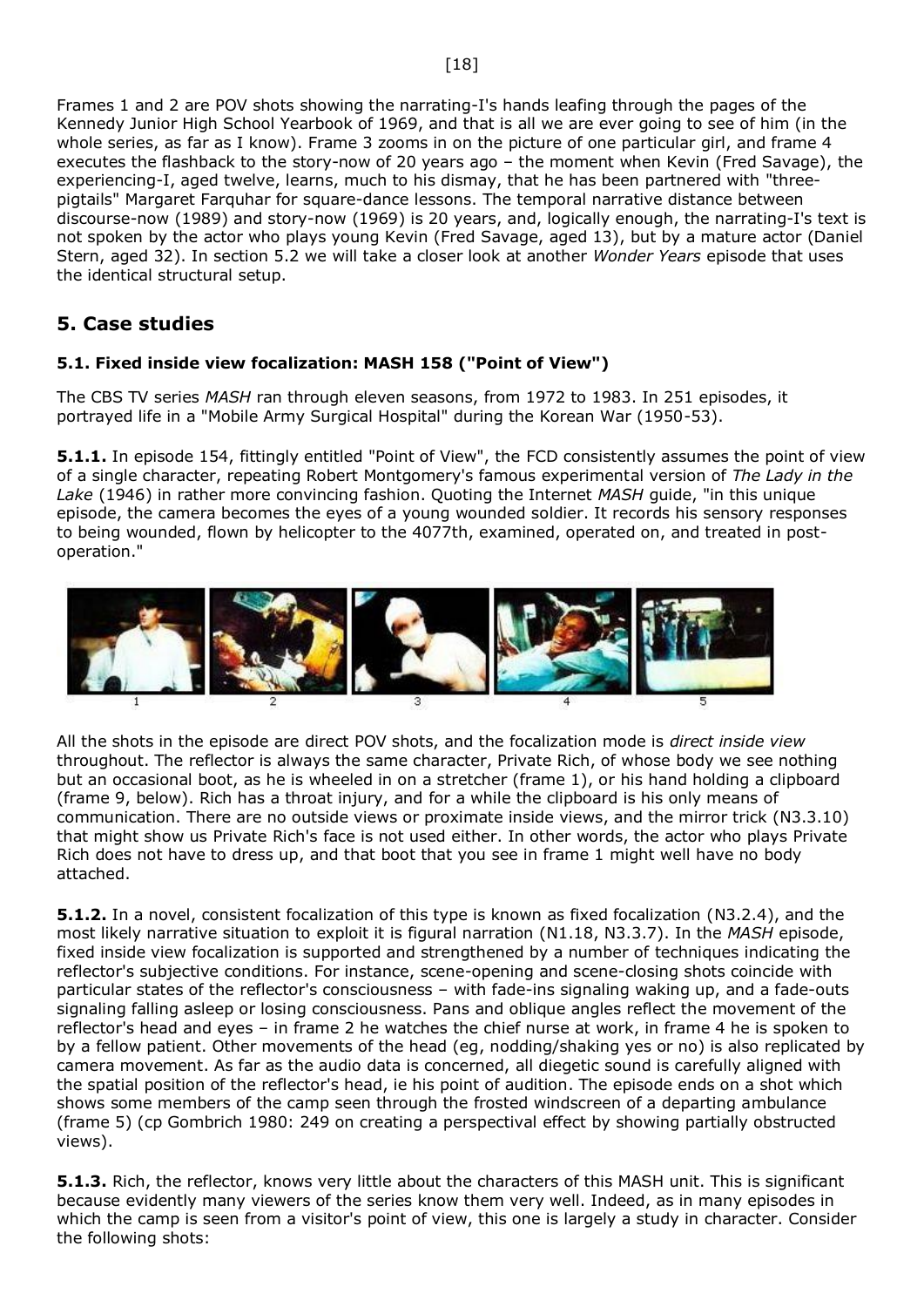

On the whole, the MASH regulars -- Pierce (frame 6), Father Mulcahy (7), Pierce and Winchester (8), Colonel Potter, the camp commander (9), Pierce, Potter, and "Radar" O'Reilly (10) – try to appear their best – they introduce themselves, they explain how the camp is run, they crack the usual dead-pan jokes, and so on. In frame 6, Pierce (Alan Alda) introduces himself as follows (qtd Kalter 2000: 144):

PIERCE. Hi there, I'm Captain Pierce. I want to peek under your bandage. Army regulations. Okay, what I'm going to do is take that shrapnel out of your neck and put a tube in so you can breathe easier. When the swelling goes down, your voice should come back. I know you're thinking, 'This guy looks as if he couldn't fix a bicycle tire.' Well, I can't, but I'm gonna get you through this.

The unusually high incidence of straight-on shots – characters looking directly into the camera when talking to the reflector – is clearly well suited to the type of close-up characterization aimed at in this episode. In other respects, unlike in novels, persistent direct inside view focalization in film has some very obvious drawbacks. What is specifically missing is the variance afforded by proximate inside views (Peters 1989; see also Branigan 1992: ch5 for the topic of subjectivity in film in general, and a case study of *The Lady in the Lake* in particular).

**5.1.4.** One does not have to be a confirmed *MASH* enthusiast to appreciate the excellent quality of many of the episodes. In addition to no. 154, I particularly recommend nos. 92 and 191. In 92, "The Novocaine Mutiny" (1976), "Frank has Hawkeye up on charges of mutiny for various infractions when Potter was away on leave and Frank was the C.O". Frank Burns's account of the "mutiny" is presented as a Mitty-ish wish-fulfillment recollection, amounting to a demonstration of unreliable narration. Episode 191, "Dreams" (1980), is a famous highlight of the series – "The 4077th can't escape the Korean War, even in its dreams. Exhausted after two days without sleep, members of the 4077th steal away for cat naps and experience dreams that reveal their fears, yearnings and frustrations". The haunting dream scenes are excellent examples of offline perception focalization or what Kawin (1984: 41) terms 'mindscreen'.

#### <span id="page-18-0"></span>**5.2. Homodiegetic voice-over narration:** *The Wonder Years***, episode 24**

The ABC series *Wonder Years* ran through seven seasons 1988-1993. In 115 25-minute episodes it portrayed the formative years of Kevin Arnold (Fred Savage) aged twelve to eighteen. On a more general scale, the series presents a miniature historical picture of life in America in the late nineteensixties and early seventies. As Katy Pearce puts it in one of the fine *Wonder Years* pages available on the net:

What makes *The Wonder Years* so appealing is that many Americans can identify with what was happening in Kevin's life. Not only could those who lived through the 60's and 70's relate to the historical events, but almost anyone who was a teenager can relate to Kevin's personal adventures. Kevin is the universal American teenager. Most of us get our first kiss, our driver's license, and experience all these other pivotal stages on our trip through puberty and adolescence into adulthood. These times really are wonder years, the time when we learn how the world and its people work. [\(URL\)](http://www-personal.umich.edu/~kpearce/wy.html)

**5.2.1.** In 4.3.3, I already referred to a *Wonder Years* episode in order to illustrate homodiegetic narration and establish concepts like discourse-now, story-now and narrative distance. The narrative voice, spoken by Daniel Stern, is a distinctive feature of the series, and in this section, I will make an attempt to work out its special functions and effects.

The *Wonder Years* episodes are not only excellent examples of filmic homodiegetic narratives but everything that was said of typical first-person narrative situations in the narratology script (N3.3.2) is applicable to them as well. In particular, we can recognize what some theorists call the I-I structure of first-person narration, ie, the split of a narrating person into two "versions": (1) the individual who acts as a narrator (mature Kevin Arnold, aged 33, technically, the narrating**-**I), and (2) a character on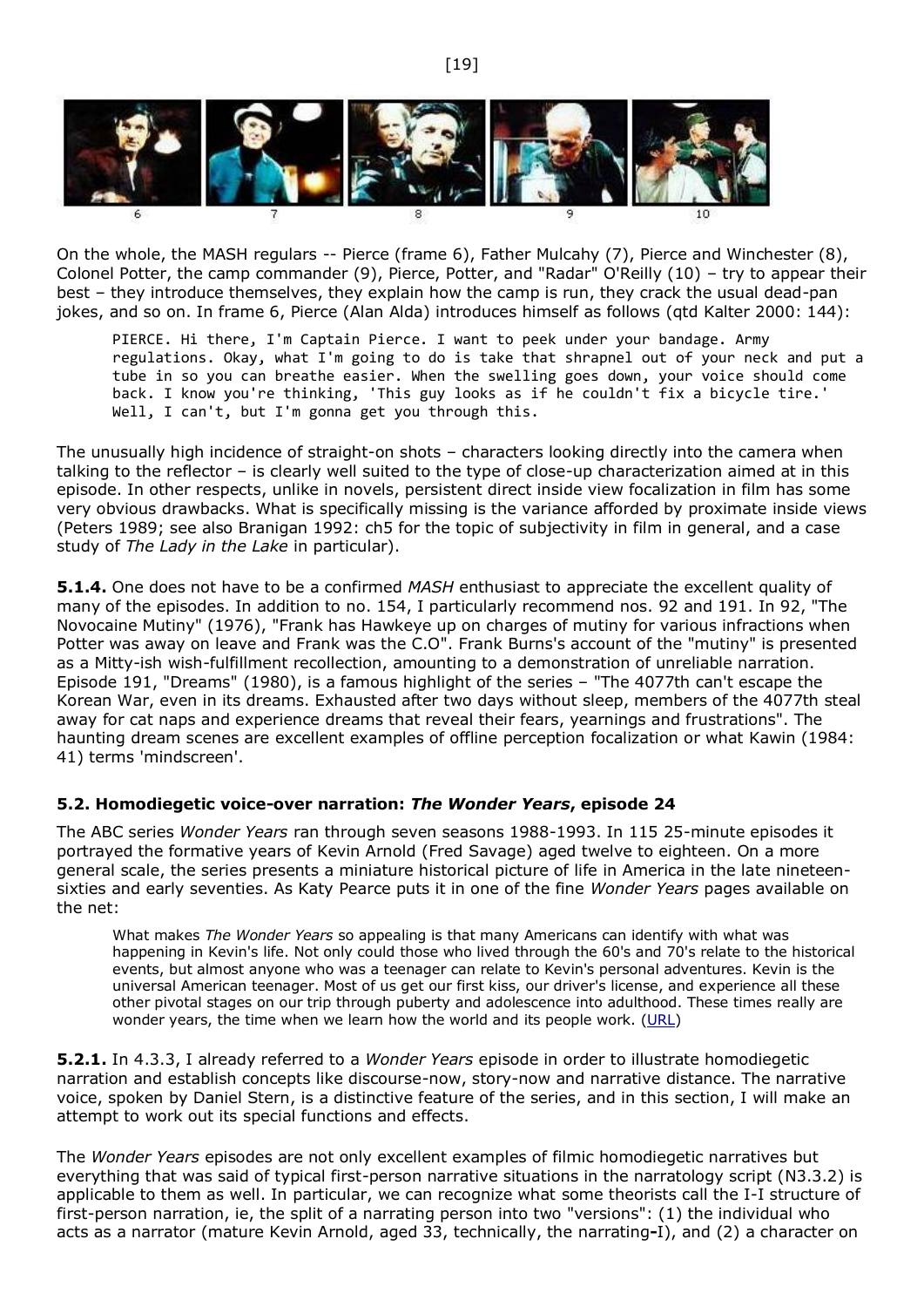the level of action (young Kevin, aged 13, the experiencing**-**I). Many effects are, in fact, direct consequence of the perceptible distance (temporal *and* psychological) between present and past self. Moreover, the episodes usually enact a story of initiation – a story about a young person's introduction into a new sphere of experience. Indeed, Pearce's quote, above, aptly describes what initiation stories are all about.

**5.2.2.** Episode 24 of *Wonder Years* is entitled "Summer Song" and was first shown on 3 October 1989. Here is a brief sequence from the beginning of the episode showing Kevin reading a letter from his girlfriend Winnie. Because the storyboard gives a good impression of the visuals, I have made drastic cuts to the detailed post-transcript (available [here\)](http://mytwyyearbook.tripod.com/ep024.html).

> NARRATOR. By the end of that summer of 1969, a lot of things had changed. The Mets were headed for first-place. Woodstock was a household word. And Winnie Cooper's dad had moved to Chicago.

KEVIN looks at a letter from Winnie.

NARRATOR: Winnie wrote about how bored she was in Maine with her mom... [...] But then...



Close shot of the letter.

NARRATOR: She'd met somebody. "I've met somebody. His name is Chip and he's a lifeguard at the club my aunt belongs to. He's also in training to be an Olympic diver when the next Olympics come. We've been..."

KEVIN sighs.

NARRATOR: His name was Chip. And he was the All-State champ of everything. She deserved it - I guess. And even though I'd never met the guy... I was pretty sure I hated him.

In the beginning, the narrator executes one of the most common narratorial functions – he presents a block exposition mentioning dates and historical events, all helpfully illustrated by appropriate visual clips. Then he situates Winnie's letter and begins to read it out (parts of it are actually legible in frame 2). In other words, the narrator lends his voice to articulate the perceptions and thoughts of young Kevin. A multitude of different forms and channels is used for presenting the various bits of information and also the point-of-view indicators that tie them to different originating focalizers. For further tools of analysis in these matters see the narratology page's section on forms of speech and thought presentation (N8). For instance, saying "She'd met somebody", the narrator quotes Winnie by using the technique of free indirect discourse. Interestingly, the original ('direct') version of this free indirect quotation is present as well, both in the immediate context and in the visual data.

**5.2.3.** In the foregoing sequence, the audio track that renders young Kevin's voice has no other output than a single sigh. Later scenes, however, present a more complex interaction between the voices of the experiencing-I and the narrating-I.



Not very surprisingly, perhaps, the main story line of episode 24 is about Kevin meeting a girl. Strolling along the beach, Kevin picks up a stray straw hat. Somebody addresses him (frame 1), asking him to give it back. A POV shot (frame 2) shows us Teri ("with an RI"), the owner of the voice (Holly Sampson). Nondiegetic music ("Good Vibrations" by the Beach Boys) emotionally asserts how very taken Kevin is with her appearance – the song includes a line about "the way the sunlight plays upon her hair". The script continues with this stretch of dialogue: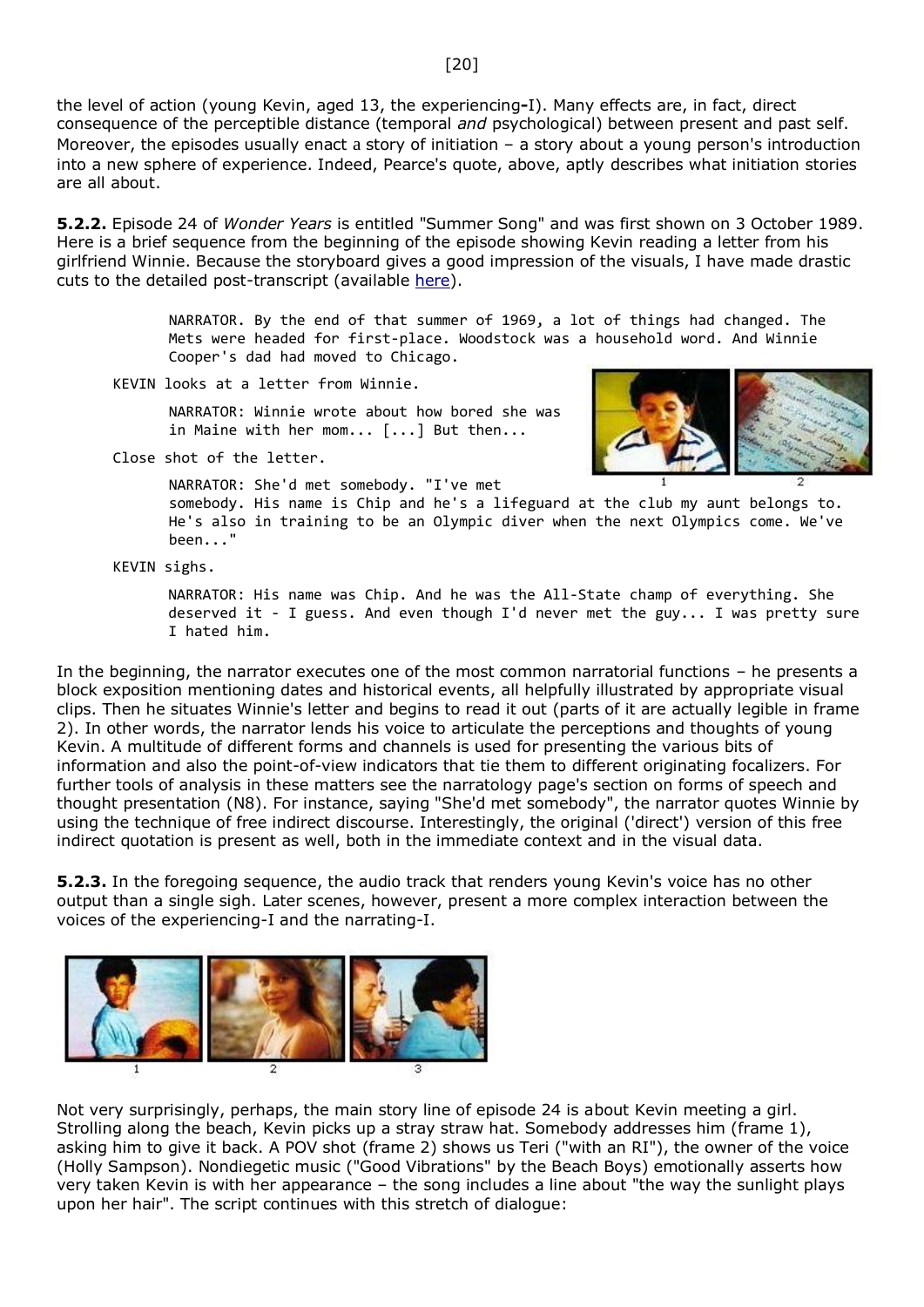NARRATOR: Well I guess that was that. Who was I kidding anyway? This girl was definitely out of my league. TERI. How old are you? NARRATOR. How old am I? Well, uh, gee. Lemme see here. KEVIN. Fourteen. NARRATOR. Forgive me! KEVIN. How old are you? TERI. Guess. NARRATOR. Uh-oh. I'd heard about these feminine traps before. There was no right way to answer this one. Then again... TERI. I'm fifteen. KEVIN I was gonna guess fifteen. TERI. Sure you were.

She brushes his leg with the back of her hand.

NARRATOR. My God, she touched my leg! Was that an accident? TERI. So, you want to sit down? KEVIN. Yeah! NARRATOR. My adolescent mind was spinning out of control. This was amazing! This was...incredible! This was...an older woman! MUSIC -- Beach Boys. "I'm thinkin' 'bout good vibrations" "She's givin' me excitations"

Here, again, the narrating-I's voice expresses the experiencing-I's thoughts. We can also see that the coveted humorous effect is entirely due to the FCD's expert orchestration of focalization, voices, and music.

### <span id="page-20-0"></span>**5.3. Verisimilitude and goofs**

Film viewers usually come with a large number of (mostly unconscious) expectations about how the filmic medium presents a real or fictional story. Above all, one often assumes that the film creates a verisimilar or at least likely world, a world that runs on laws of nature, logic, and consistency and is, by and large, compatible with what might count as a fact or possible experience in our actual world (on the strength of the 'principle of minimal departure', as Ryan [1991:ch3] calls it). The less this principle is disturbed the greater is the film's 'reality effect' (Barthes 1982). If the reality effect fails to materialize it becomes difficult to make proper sense of the film. When we are facing difficult, incomprehensible, or illogical data, we usually try to relate it to a different, but still familiar, pattern of experience (a process called 'naturalization' by Culler 1975). If necessary, we will also locally modify normal assumptions for the purpose of dipping into the stranger worlds of dreams, visions, cartoons, fairy-tales, science fiction, alternate histories, and so on. These, too, ultimately work on laws of consistency and logic.

However, we generally also grant the FCD the right to bend the rules of cooperative communication in order to pursue a particular purpose (4.1.4). And this goes for us, too: as emancipated viewers we may disagree with the FCD's mindset and therefore decide to see things differently; or we may find it interesting to focus on a detail we are not supposed to focus on. It is this bending of rules on the part of the viewer that enables us to pay attention to a film's unintentional faults, or, as they are now commonly known, goofs.

**5.3.1.** If a filmic element cannot be accepted as natural, plausible, or possible, even allowing for special circumstances, then we have found a fault for which we can blame the filmmaker.

• A **goof** is a production fault which disturbs, inhibits, or undermines the reality effect. Specifically, it blocks the viewers' instinct to protect the assumption that the film shows a verisimilar world (their 'suspension of disbelief', a phrase used by the poet Coleridge).

Note that what may look like a goof to someone who has no firm grasp of the rules of the medium is *not* a goof when it occurs: (1) in the context of a standard filmic convention (for instance, in interior monologue voice over [3.2] a character is visible and we hear her/his voice, but her/his lips do not move – but that is a meaningful convention, not a goof); (2) embedded in a representational medium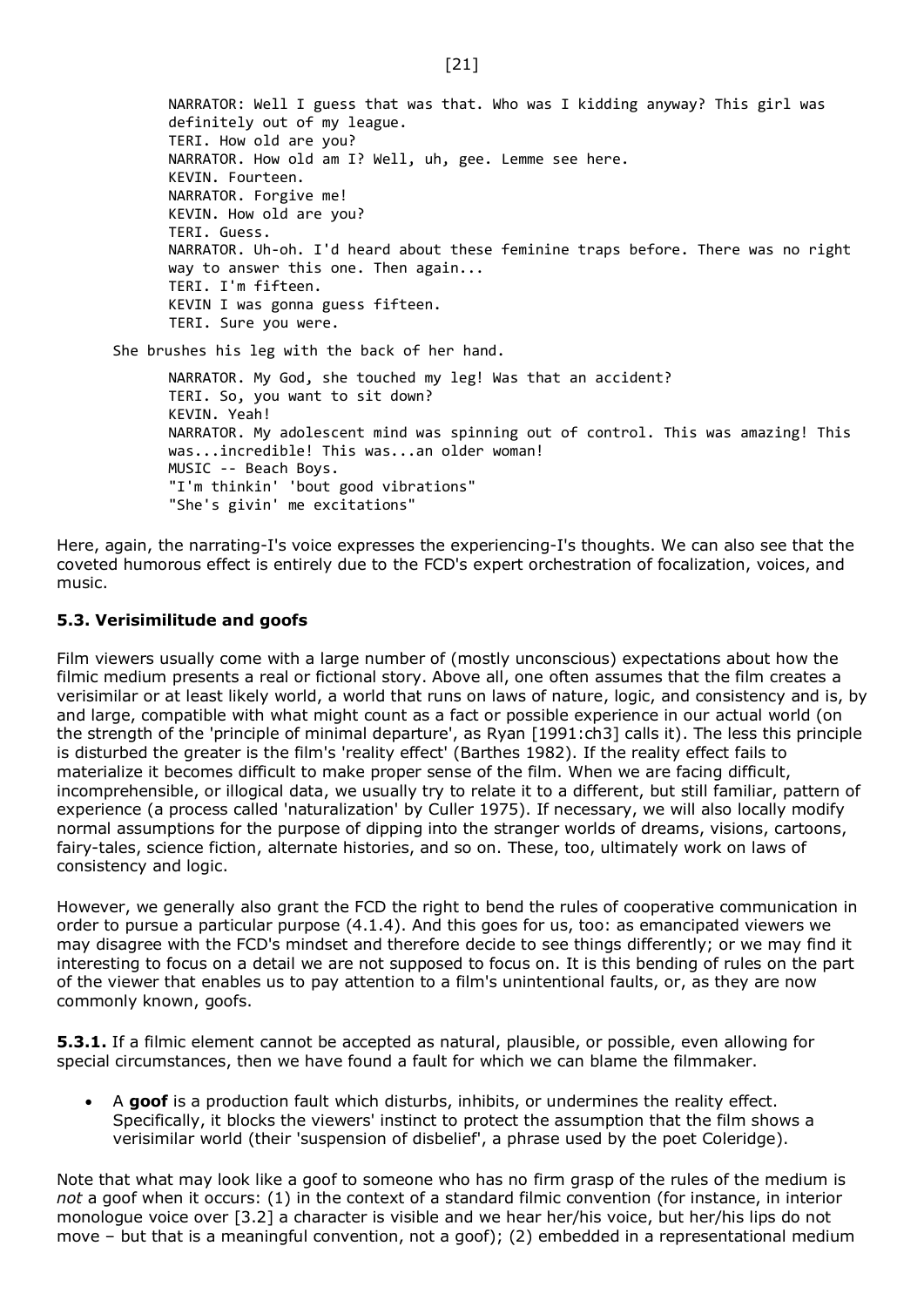which is part of the fictional world itself (eg, a fault in a "quoted" home movie clip); (3) as a deliberate disruption serving an ulterior purpose, such as creating an 'alienation effect' (D6.3), intentionally revealing the displayed facts to be an artifact.

**5.3.2.** Many goofs will simply be ignored by ordinary audiences. Consider one of the most obvious goofs, the heavy-suitcase goof (not a technical term). How often can one see characters implausibly lugging around seemingly heavy suitcases which are evidently empty and thus not heavy at all. Of course, watching a film, nobody normally cares. As viewers we focus on the verisimilar world that we expect to see rather than the distractive detail that might undermine the reality effect. While this holds true for ordinary viewers, whose primary interest lies in immersing themselves in the fictional world, it is less valid for professional and enthusiast viewers, who have special obligations, interests, and viewing habits. (I recently saw an advert for a DVD player whose main selling point was that it allowed easy detection of goofs.) Indeed, for many peripheral audiences, especially on the web, goofs have become collectibles. If you conduct a web search using the term goof plus the title of a film you are certain to get many hits.

Because goofs tend to go unnoticed by general viewers, they throw considerable light on the interpretive impact of media expectations. As will be demonstrated in 5.3.5, below, the cognitive shock that comes with the recognition of a goof can also be exploited for entertainment purposes. Increasingly, goofs are also presented paratextually (at the closing margins of the film or show), usually for comic effect.

**5.3.3.** Goofs can be categorized according to verisimilarity violation (factual, logic, chronology), area of responsibility (eg, editing), material causes (mirrors, shadows, etc.), and shooting conditions. In the following, no attempt has been made to create watertight (exclusive) categories, hence a chronology goof' can imply a logic goof, a logic goof a factual goof, and so on. (The examples were collected from goof web pages whose links are no longer active.)

- **logic goof**: a goof which defies the given world's logic. Such goofs occur easily in long-running series like *Wonder Years* and *MASH*. Not only were these written by different scriptwriters, apparently nobody took the trouble to draw up (and update) detailed character profiles. Hence,
	- o *MASH*: In one episode Colonel Blake's wife is identified as Mildred, later she is Lorraine (no, there wasn't a divorce); over time, one character has two different blood types, another two Army serial numbers, and somebody who is an only child in one episode sends greetings to his brother and sister in another.
	- o *Wonder Years*: "Kevin gets a D on his first math quiz. He also gets a D on his second quiz. If you look closely, you'll see that they are the same test".
- factual goof: a goof which defies the given world's known facts.
	- o *MASH*: "Henry was given a discharge because he had enough 'points' but the points system wasn't used for doctors in the Korean War".
	- o *Wonder Years*: "Solar eclipses are gradual, but in this episode the eclipse was nearly a sudden event, like turning off a light".
- **chronology goof** (also **anachronism goof**): a goof which upsets the given world's chronology. Do not confuse with *anachronies* (like *flashforwards* or *flashbacks*, [N5.2.1\)](file:///D:/bBO/Public_html%20Backup/pppn.htm%23N5.2.1), which are rhetorical devices and do *not* upset a narrative's underlying chronology.
	- o *Wonder Years*: "When Norma is putting her stuff in the car after being fired, her calendar says 1974. The show actually plays in 1971".
	- o *MASH*: "Hawkeye is in the Swamp finishing his letter to President Truman, yet in an earlier scene he had finished it, sealed it, and asked Kellye to send it out".
- **continuity goof**: a detail which shows that two supposedly continuous shots were not, in fact, continuous. This ever-present peril of the production process typically affects objects that are prone to short-term state changes. Because the camera requires a temporal break between takes in order to move to a different position (and actors may need their makeup freshened up), candles typically burn out, cigarettes get extinguished or relighted, clouds move, flowers wilt, and beverages get drunk up or replenished.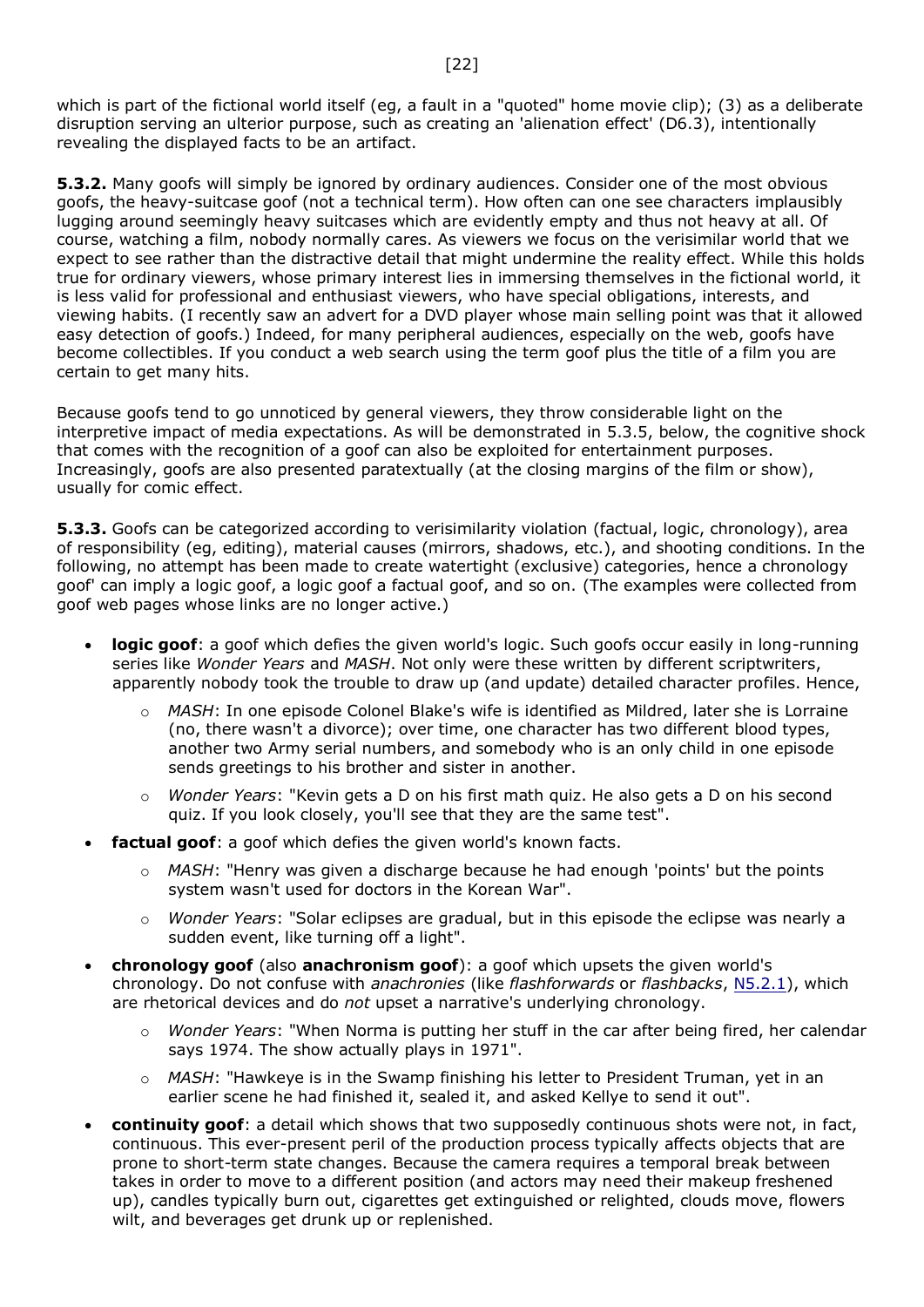- **device goof**: a goof which inadvertently bares a technical device used in the take (typical case: a dangling microphone). However, 'baring the device' can also be an intentional effect of Brechtian anti-illusionism or alienation. See 5.3.4., below, for an example from Hitchcock's *Vertigo*.
	- o *Wonder Years*: "In the beginning of episode 81 [...] they show a young Kevin in his grandpa's car [...]. At one point the car drives away. In the reflection of the rear window, you can clearly see the camera and two men".
- **fluff goof**: distortion or mispronunciation of a line ("He was prone to fluff his lines"). This type of goof is particularly virulent when the text contains bits of foreign language. (An interesting paradox of the fluff goof is that everybody fluffs in real life; hence fluffing should theoretically be a reality effect, not a goof.)
- Further types: out-of-character goof, paralepsis goof, metalepsis goof (see N2.3.5, N3.3.15, eg, a characters gets addressed by their real rather than their fictional name).

**5.3.4.** In the following sequence from Hitchcock's *Vertigo*, Scottie and Judy are shown driving towards San Juan Bautista, the missionary settlement where Judy will meet her fate :((. Both characters know this stretch of road because they have traveled it before, in a different car. But one doesn't even have to know these details in order to identify the goof that surreptitiously undermines the verisimilitude of the sequence.



What is that?! Without any cause or reason, Scottie is driving on the left side of the road in frames 2 and 3.

As Auiler (2000: 91) points out, Hitchcock used back projections for most of his car shots. All backgrounds for *Vertigo*'s many driving scenes were shot separately, then added later with the characters sitting in the sound studio's car mock-up. "Though somehow car work is always obvious," Auiler says (2000: 110), "the projection shots in *Vertigo* are of the highest quality" (2000: 110). Nevertheless, as the example shows, goofs rule okay.

Here is an attempt to explain what really happened. When the back projection was filmed, this was in the very early stages of the production, it was shot from the passenger's (not the driver's) seat. You can verify this by printing out this page and looking at it, against the light, from behind. The view presented in frame 2 could be the result of inadvertently projecting the reverse side of the background footage. At any rate, this would shift the car to the wrong side of the road, as we see it now, and the POV would be the driver's (Scottie's). Hitchcock wouldn't have noticed because he was a Brit and therefore used to driving on the left side. Also, when viewing the footage his focus of attention would be on the characters, one of them doomed, and the other relentlessly pursuing his horrible suspicion.

**5.3.5.** For an interesting case of a pseudo-goof, consider a shot which is part of a TV commercial advertising the "Bayern Alpha" culture channel in Germany. In the frame shown on the right, three channels/sources of information are concurrently open. Two of them are visual, one is auditory. The first visual channel shows a suburban apartment block. The second visual channel shows an insert title saying "Concertgebouw, Amsterdam". The auditory channel plays a piece of classical music.



If, as is natural, one understands the title as identifying the building, there is a jarring contradiction – the Concertgebouw is a Philharmonic Hall, not an apartment block. On the face of it, this is the result of a factual goof, a fault apparently perpetrated at the editing table. At the same time, one feels a strong impulse to come to grips, to make sense of, the conflicting data – just as one tries to make sense of a seemingly nonsensical phrase such as Wordsworth's "The child is father of the man". Indeed, there is one aspect in particular that encourages us to make the best of the goof: it is too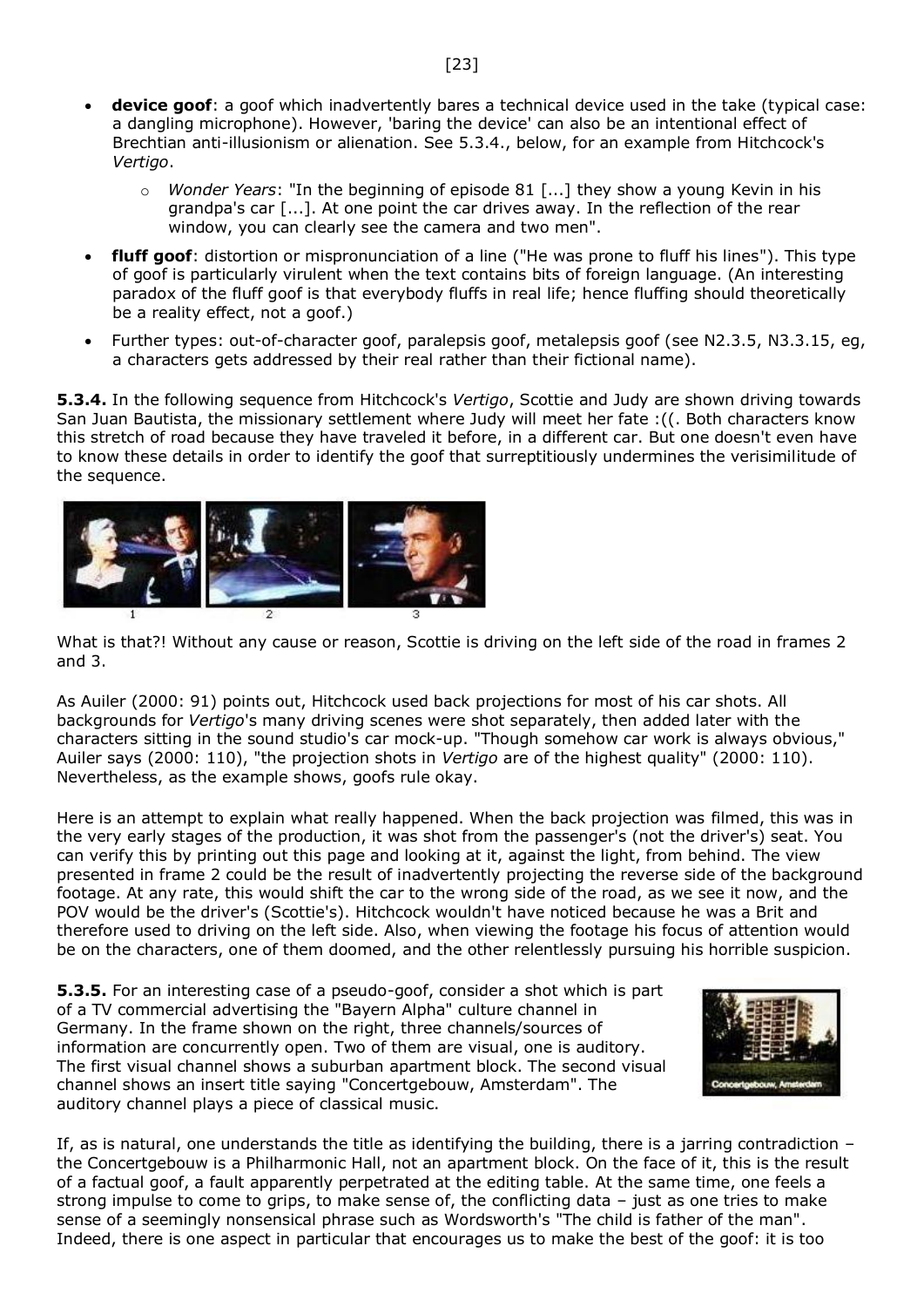obvious. Hence one repair strategy is to impute an intention to it. The jarring effect created by it may be there for a purpose. Could the apartment block actually be called "Concertgebouw" (and if not actually, then ironically)? Well, it is a naturalization of sorts, but not a satisfactory one because it does not get us anywhere. Pursuing a different tack, one notes, however, that the seemingly wrong text is actually quite compatible with the classical music playing on the audio channel. On this basis, with a bit of effort, we can construe the message that ultimately makes pretty good sense of what is after all a carefully composed complex of information – that the Bayern Alpha channel brings the music played by the Concertgebouw to your home, wherever your home may be – even if it happens to be one of those ugly apartment blocks. Hence the pseudo-goof turns out to be a clever move to overcome one's natural instinct to ignore TV commercials.

## <span id="page-23-0"></span>**6. Film websites**

- <http://www.imdb.com/> The Internet Movie Database, "visited by over 8 million movie lovers each month", and no wonder, this is an Internet service at its best.
- [https://www.simplyscripts.com](https://www.simplyscripts.com/) Links to film scripts.
- <http://www.bfi.org.uk/> The British Film Institute. Very good general jump page, also to London's MOMI (Museum of the Moving Image).
- [Jack's Movie Reviews](https://www.youtube.com/watch?v=e4Yw8hz3tG8) Excellent video essays including one on *Rear Window*.

## <span id="page-23-1"></span>**7. References**

Alber, Jan. 2010.

"Hypothetical Intentionalism: Cinematic Narration Reconsidered." In *Postclassical Narratology: Approaches and Analyses*, edited by Jan Alber and Monika Fludernik. Columbus: The Ohio State University Press. 163–85.

---. 2017.

"The Representation of Character Interiority in Film: Cinematic Versions of Psychonarration, Free Indirect Discourse and Direct Thought". In: Hansen, Per Krogh et al., eds. *Emerging Vectors of Narratology* (Narratologia 57). Berlin: de Gruyter. 265-83. Xxx

#### Auiler, Dan. 2000.

*Vertigo: The Making of a Hitchcock Classic*. New York: St. Martin's Griffin.

Barthes, Roland. 1982.

"The Reality Effect". In: Todorov, Tzvetan, ed. *French Literary Theory Today*. Cambridge: CUP. 11-17

Beaver, Frank. 1994.

*Dictionary of Film Terms*. New York: Twayne.

Bietz, Christoph. 2013.

*Die Geschichten der Nachrichten*. Trier: WVT.

---. 2015.

"Tracing Televised 'Truth': Reality Effect and Unreliable Narration in TV News". Nünning, Vera, ed. *Unreliable Narration and Trustworthiness: Intermedial and Interdisciplinary Perspectives*. Berlin: de Gruyter. 273-302.

Bordwell, David. 1985.

*Narration in the Fiction Film*. Madison: U. of Wisconsin P.

---. 2006 [1979].

*Film Art: An Introduction*. New York: McGraw-Hill.

Branigan, Edward. 1992.

*Narrative Comprehension and Film*. London: Routledge.

Bruner, Jerome. 1986.

*Actual Minds, Possible Worlds*. Cambridge: Harvard UP.

Burn, Andrew. 2013.

The kineikonic mode: towards a multimodal approach to moving image media. U of London: National Centre for Research Methods Working Paper.

[http://eprints.ncrm.ac.uk/3085/1/KINEIKONIC\\_MODE.pdf](http://eprints.ncrm.ac.uk/3085/1/KINEIKONIC_MODE.pdf)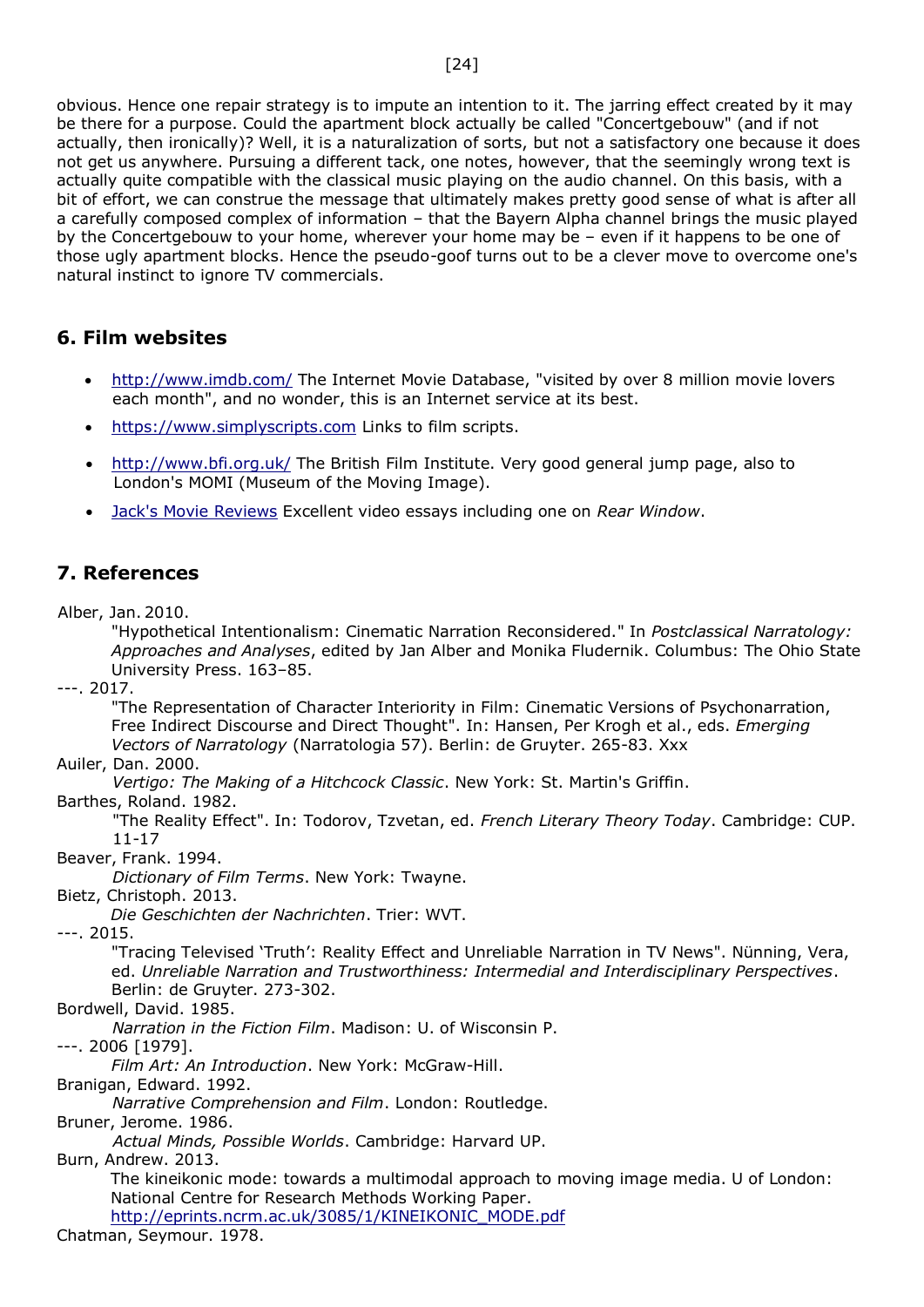[25]

*Story and Discourse: Narrative Structure in Fiction and Film*. Ithaca: Cornell UP. ---. 1990. *Coming to Terms*: *The Rhetoric of Narrative in Fiction and Film*. Ithaca: Cornell UP. ---. 1999. "New Directions in Voice-Narrated Cinema". In: Herman, David, ed., *Narratologies*. Columbus: Ohio State UP. 315-339. Culler, Jonathan. 1975. *Structuralist Poetics.* London: Routledge. Currie, Gregory. 1995. *Image and mind: Film, philosophy and cognitive science*. Cambridge: CUP. Dana. 2000. "The Daily Script" Glossary Page. [www.dailyscript.com/glossary.html](http://www.dailyscript.com/glossary.html) . Deleyto, Celestino. 1996 [1991]. "Focalisation in Film Narrative". In: Onega, Susana; Garcia Landa, José Angel, eds. *Narratology*. London: Longman. 217-233. Duffield, Hilary. 2018. "Enigmatic Experientiality in the Films of Alfred Hitchcock". In Alber, Jan; Olson, Greta, eds. *How to Do Things with Narrative* (Narratologia 60). Berlin: de Gruyter. 29-41. Elsaesser, Tomas; Hagener, Malte. 2010. *Film Theory: An introduction through the senses*. New York: Routledge. Elsaesser, Thomas. 2017. Contingency, causality, complexity: distributed agency in the mind-game film. New Review of Film and Television Studies. [URL](https://www.researchgate.net/publication/321954928_Contingency_causality_complexity_distributed_agency_in_the_mind-game_film_For_Warren_Buckland?enrichId=rgreq-a325ea551941394b676604e1fb68ac34-XXX&enrichSource=Y292ZXJQYWdlOzMyMTk1NDkyODtBUzo2OTE2MTIwNzgzMjU3NjBAMTU0MTkwNDU3NzQyNg%3D%3D&el=1_x_2&_esc=publicationCoverPdf) Eder, Jens. 2008. *Die Figur im Film: Grundlagen der Figurenanalyse*. Marburg: Schüren. ---. 2010. "Understanding characters". *Projections* 4.1: 16-40. Epstein, Alex. 2002. *Crafty Screenwriting*. New York: Holt. Internet: [http://www.craftyscreenwriting.com](http://www.craftyscreenwriting.com/) . Fludernik, Monika. 1996. *Towards a 'Natural' Narratology*. London: Routledge. Gallese, Vittorio; Guerra, Michele. 2020. *The Empathic Screen: Cinema and Neuroscience*. Oxford: OUP. Giannetti, Louis. 1993. *Understanding Movies*. 6th ed. Englewood Cliffs: Prentice Hall. Goffman, Erving. 1986. *Frame Analysis*. Boston: Northeastern UP. Gombrich, E.H. 1980. "Standards of Truth: The Arrested Image and the Moving Eye". *Critical Inquiry* 7: 237-273. Grice, H.P. 1975. "Logic and Conversation". In Cole, Peter; Morgan, J., eds., *Speech Acts*. New York: Academic. 41-58. Hanich, Julian, 2018. *The Audience Effect: On the Collective Cinema Experience*. Edinburgh: Edinburgh UP. Hescher, Achim. 2016. *Reading Graphic Novels*. Narratologia 50. Berlin: de Gruyter. Jost, Francois. 1989. *L'oeil-caméra: Entre film et roman*. 2nd ed. Lyon: Presses Universitaires. ---. 2004. "The Look: From Film to Novel: An Essay in Comparative Narratology." *A Companion to Literature and Film*. Raengo, Alessandra; Stam, Robert, eds. Malden, MA: Blackwell. 71–80. Kaplan, E. Ann. 2000 [1983]. "Is the Gaze Male?". In Kaplan, E. Ann, ed., *Feminism and Film*. Oxford. Oxford UP. 119-138. Kalter, Suzy. 2000. *The Complete Book of M\*A\*S\*H*. Abradale Press. Kawin, Bruce. 1984. "An Outline of Film Voices". *Film Quarterly* 38.2: 38-46. Kiss, Miklós; Willemsen, Steven. 2017. *Impossible Puzzle Films: A Cognitive Approach to Contemporary Complex Cinema*. Edinburgh: Edinburgh UP. Korte, Barbara; Schneider, Ralf. 2000.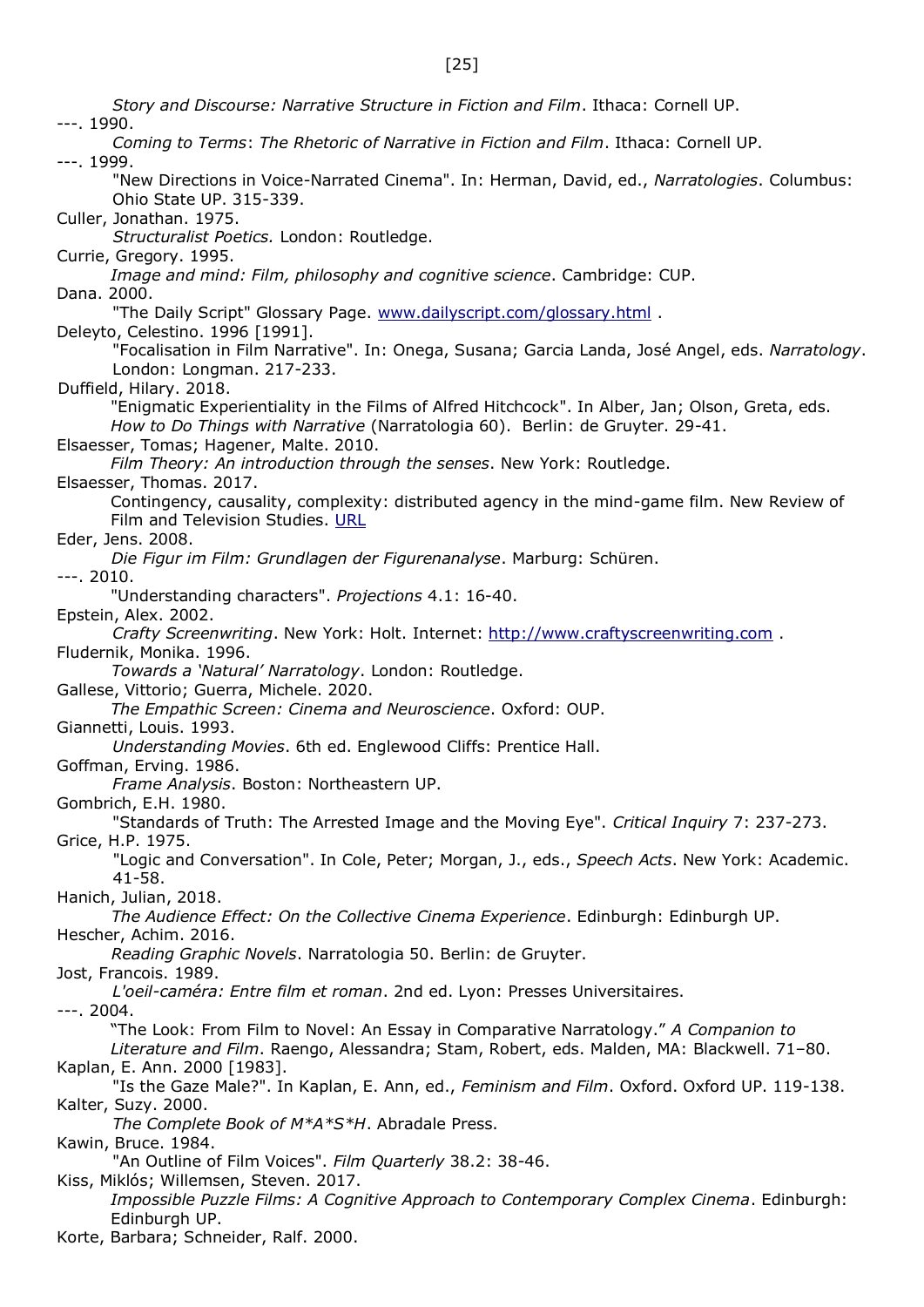"The Published Screenplay -- A New *Literary* Genre?". *Arbeiten aus Anglistik und Amerikanistik* 25.1: 89-105.

Kozloff, Sarah. 1988.

*Invisible Storytellers: Voice-over Narration in American Fiction Film*. Berkeley: U of California P. Kuhn, Markus. 2009.

"Film Narratology: Who Tells? Who Shows? Who Focalizes? Narrative Mediation in Self-Reflexive Fiction Films". In: Hühn, P. et al., eds. *Point of View, Perspective, and Focalization. Modeling Mediation in Narrative* (Narratologia 17). Berlin: de Gruyter. 259-78.

---. 2011.

*Filmnarratologie: Ein erzähltheoretisches Analysemodell*. Berlin: de Gruyter.

---. 2014.

"Narration in Film". Hühn, Peter et al., eds.: the living handbook of narratology. Hamburg: Hamburg University.

http://www.lhn.uni-hamburg.de/article/narration-film-revised-version-uploaded-22-april-2014 *MASH*, episode 154, "Point of View".

Directed by Charles S. Dubin, written by Ken Levine and David Isaacs. November 20, 1978. McInernay, Jay.

*Bright Lights, Big City*. [1984.] London: Penguin, 1993.

Metz, Christian. 1974.

*Film Language: A Semiotics of the Cinema*. New York: Oxford UP.

Mulvey, Laura. 1999 [1975].

"Visual Pleasure and Narrative Cinema". In Thornham, Sue, ed. *Feminist Film Theory: A Reader*. New York: New York UP. 58-69.

Peters, Jan Marie. 1989.

"The Lady in the Lake und das Problem der Ich-Erzählung in der Filmkunst". In Albersmeier, Franz-Josef; Roloff, Volker, eds. *Literaturverfilmungen*. Frankfurt: Suhrkamp. 245-258.

Posner, Roland. 1997.

"Performance and Transcripts: Towards a Theory of the Media". Plenary lecture. Second IALS Conference, U of Freiburg.

*Rear Window*. 1954.

Dir. Alfred Hitchcock. Perf. James Stewart, Grace Kelly, Raymond Burr. Adapted from "It Had to be Murder", by Cornell Woolrich. Paramount 1954. Film script by John Michael Hayes (Classic Movie Scripts<http://www.geocities.com/classicmoviescripts/> ).

Reynders, Peter. 2002.

Peter's Wonder Years Guide.<http://home.t-online.de/home/reynders/wy/homepage.htm> Ryan, Marie-Laure. 1991.

*Possible Worlds, Artificial Intelligence, and Narrative Theory*. Bloomington: Indiana UP.

Schlickers, Sabine. 1997.

*Verfilmtes Erzählen*. Frankfurt: Vervuert.

---. 2009.

"Focalization, Ocularization and Auricularization in Film and Literature". In: Hühn, Peter. et al., *Point of View, Perspective, and Focalization. Modeling Mediation in Narrative* (Narratologia 17). Berlin: de Gruyter. 243-58.

---; Toro, Vera, eds. 2018.

*Perturbatory Narration in Film: Narratological Studies on Deception, Paradox and Empuzzlement*. Berlin: de Gruyter.

Schweinitz, Jörg. 2007.

"Multiple Logik filmischer Perspektivierung. Fokalisierung, narrative Instanz und wahnsinnige Liebe". *montage AV* 16.1: 83-100*.*

Sobchack, Vivian. 2004.

*Carnal Thoughts. Embodiment and Moving Image Culture*. Berkeley: U of California P. Sternberg, Claudia. 1997.

*Written for the Screen: The American Motion-Picture Screenplay as Text*. Tübingen: Stauffenberg.

Sternberg, Meir. 1992.

"Telling in Time (II): Chronology, Teleology, Narrativity". *Poetics Today* 13.3: 463-541. Thon, Jan-Noël. 2016.

*Transmedial Narratology and Contemporary Media Culture*. London: U of Nebraska P. Willemsen, Steven; Kiss, Miklós. 2019.

"Last Year at Mulholland Drive: Ambiguous Framings and Framing Ambiguities". *Film And mediA StUdieS* 16: 129–152.